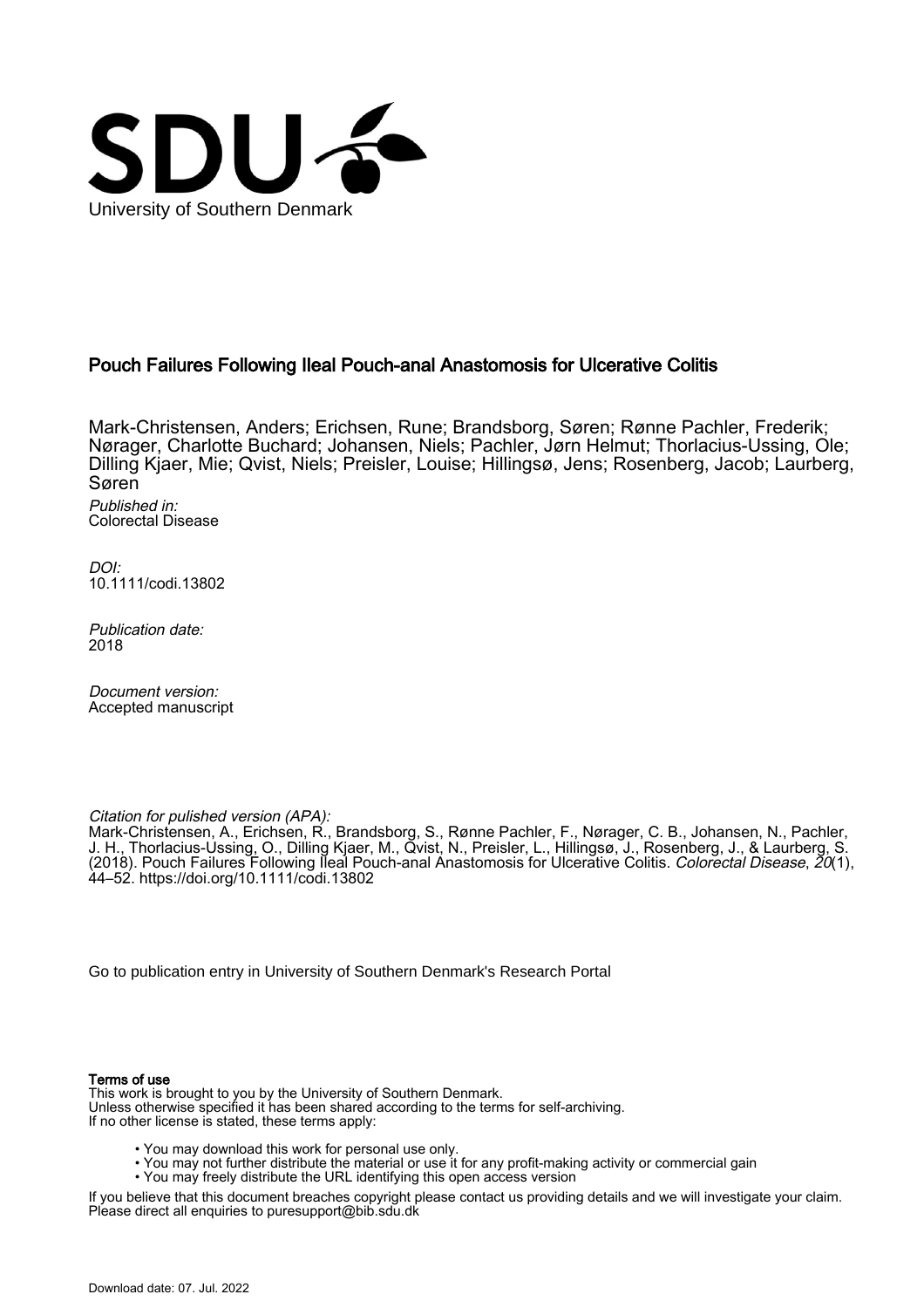197 -2017.R1 Original Article

# **Pouch Failures Following Ileal Pouch -anal Anastomosis for Ulcerative Colitis**

**Short title: Pouch failures**

Anders Mark -Christensen (AMC), MD (corresponding author) Department of surgery, Section of Coloproctology, Aarhus University Hospital Tage -Hansens Gade 2, 8000 Aarhus C, Denmark E -mail: [amch@clin.au.dk](mailto:amch@clin.au.dk) Telephone: +45 5123 6691/ +45 7846 7712

Rune Erichsen (RE), MD, PhD Department of surgery, Section of Coloproctology, Aarhus University Hospital Tage -Hansens Gade 2, 8000 Aarhus C, Denmark & Department of Clinical Epidemiology, Aarhus University Hospital Olof Palmes Allé 43 -45, 8200 Aarhus N, Denmark

Søren Brandsborg (SB), MD, PhD Department of surgery, Section of Coloproctology, Aarhus University Hospital Tage -Hansens Gade 2, 8000 Aarhus C, Denmark

Frederik Rønne Pachler (FRP), BSc Department of surgery, Section of Coloproctology, Aarhus University Hospital Tage -Hansens Gade 2, 8000 Aarhus C, Denmark

Charlotte Buchard Nørager (CBN), MD, PhD Department of surgery, Section of Coloproctology, Aarhus University Hospital Tage -Hansens Gade 2, 8000 Aarhus C, Denmark

Niels Johansen (NJ), MD Department of Surgery, Lillebaelt Hospital Kolding Skovvangen 2 -8, 6000 Kolding, Denmark

Jørn Helmut Pachler (JHP), MD Gastroenterology Unit, Hvidovre Hospital Kettegaard Allé 30, 2650 Hvidovre, Denmark

Ole Thorlacius -Ussing (OTU), MD, DMSc, professor

This article has been accepted for publication and undergone full peer review but has not been through the copyediting, typesetting, pagination and proofreading process, which may lead to differences between this version and the Version of Record. Please cite this article as doi: 10.1111/codi.13802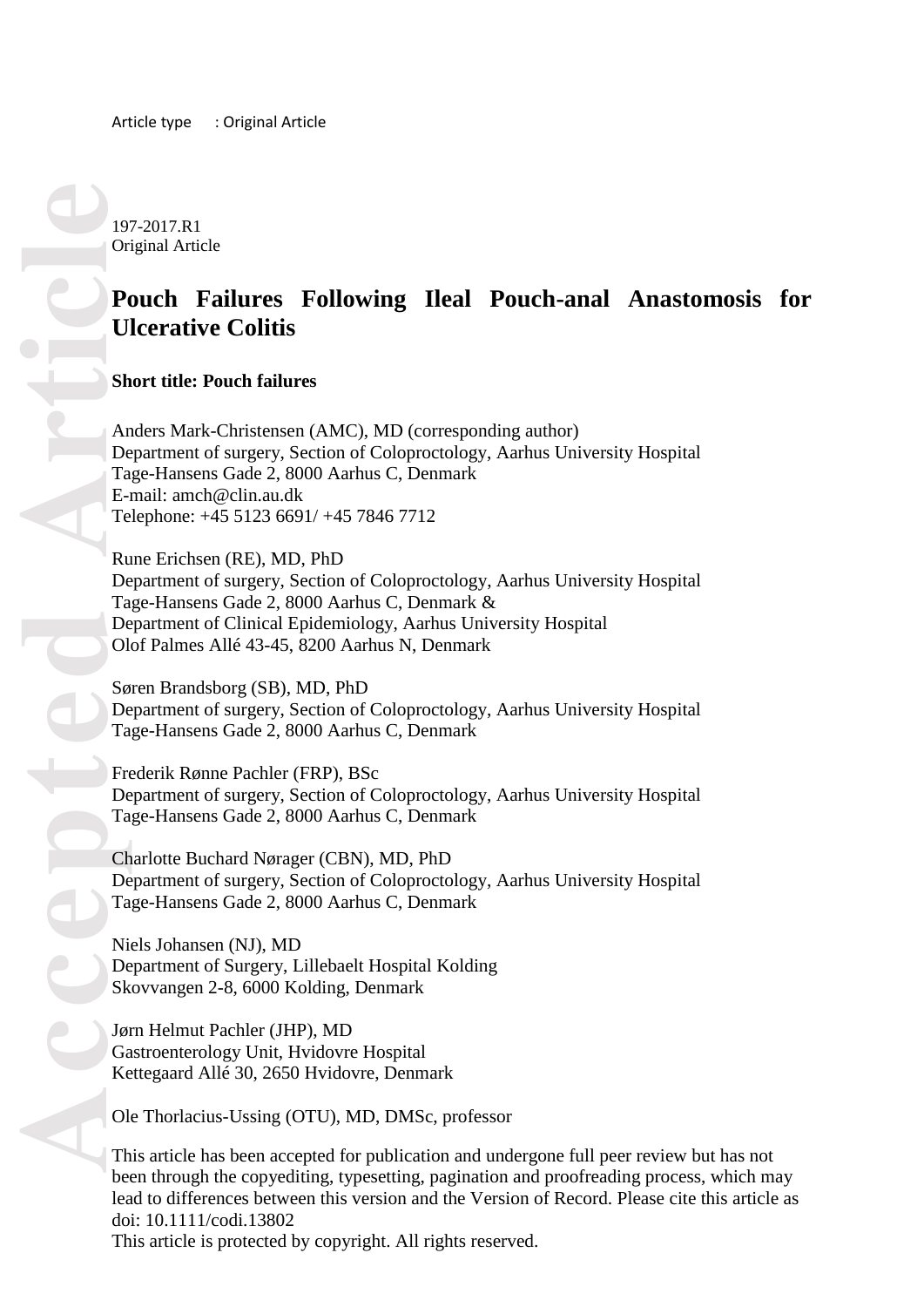Department of Surgical Gastroenterology A, Aalborg Hospital Hobrovej 18 -22, 9000 Aalborg, Denmark

Mie Dilling Kjær (MDK), MD, PhD Department of Surgery A, Odense University Hospital Sdr. Boulevard 29, 5000 Odense, Denmark

Niels Qvist (NQ), MD, DMSc, professor Department of Surgery A, Odense University Hospital Sdr. Boulevard 29, 5000 Odense, Denmark

Louise Preisler (LP), MD Department of Surgery and Transplantation, Rigshospitalet, Copenhagen University Hospital Blegdamsvej 9, Copenhagen, Denmark

Jens Hillingsø (JH), MD, PhD Department of Surgery and Transplantation, Rigshospitalet, Copenhagen University Hospital Blegdamsvej 9, Copenhagen, Denmark

Jacob Rosenberg (JR), MD, DMSc, professor Department of Surgery, Herlev Hospital Herlev Ringvej 75, 2730 Herlev, Denmark

Søren Laurberg (SL), MD, DMSc, professor Department of surgery, Section of Coloproctology, Aarhus University Hospital Tage -Hansens Gade 2, 8000 Aarhus C, Denmark

Category: Original article, observational

Previous communication: Prelimi nary results from this study were presented at a poster session at the 10<sup>th</sup> *European Society of Coloproctology* (ESCP) meeting in Dublin, Ireland on September  $24<sup>th</sup>$  2015.

Author contributions: All authors fulfill the Vancouver criteria for authorship. AMC contributed with an estimated 20% of the total work, RE with 15%, SL with 10%, and the remaining authors with 5% each.

## **ABSTRACT**

**Accepted Article BACKGROUND** The ileal pouch-anal anastomosis is a procedure offered to patients with ulcerative colitis who opt for restoration of bowel continuity. The aim of this study was to determine the risk of pouch failure and ascertain risk factors associated with failure. **METHOD** 1,991 patients with ulcerative colitis operated with ileal pouch-anal anastomosis in Denmark in the period 1980 –2013 were included. Pouch failure was defined as excision of the pouch or presence of a stoma un -reversed within one year after its creation. We used Cox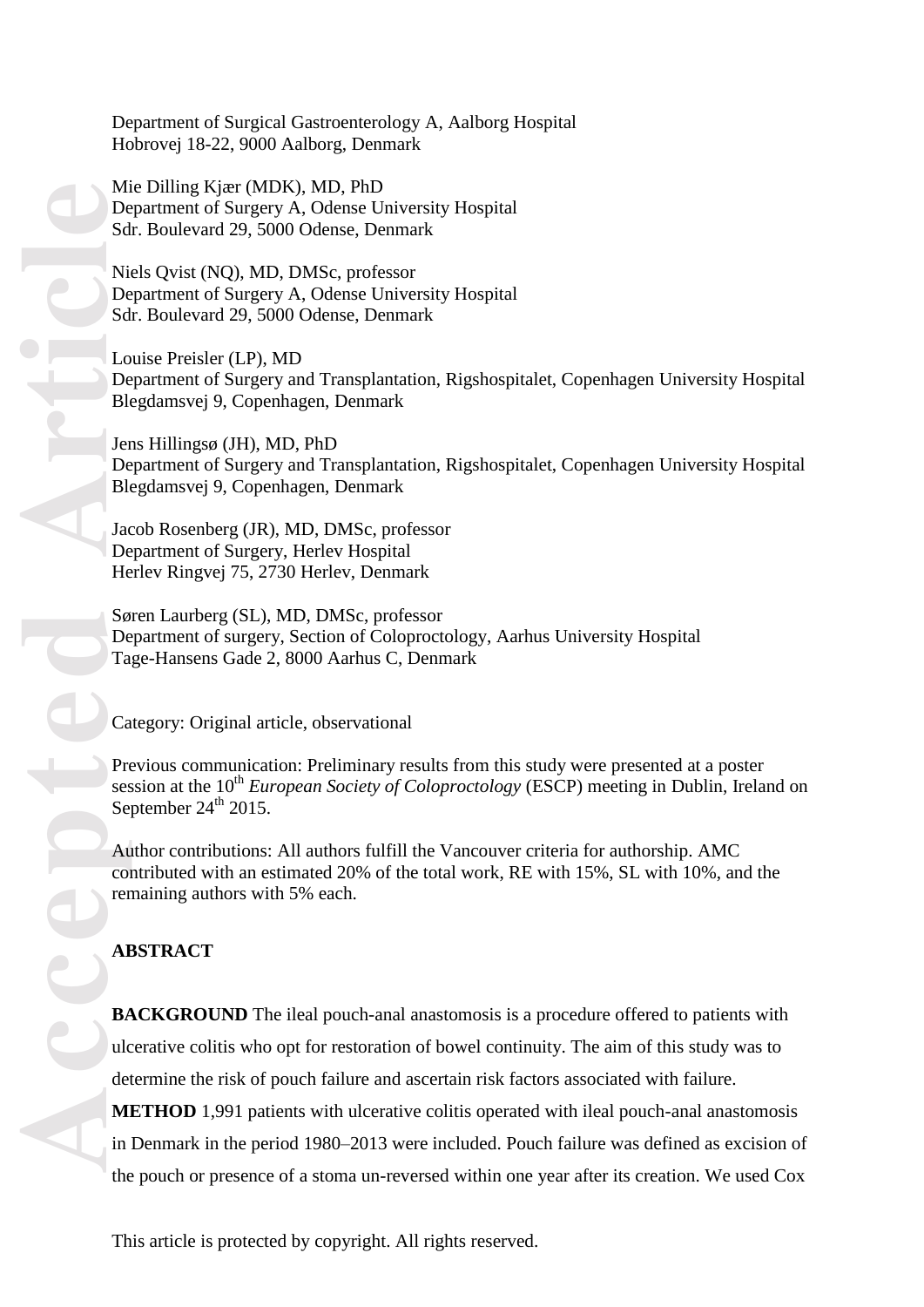proportional hazards regression to explore the association between pouch failure and age, gender, synchronous colectomy, primary fecal diversion, annual hospital volume (very low=1 -5 cases/year, low=6 -10/year, intermediate=11 -20/year, high>20/year), calendar year, laparoscopy, and primary sclerosing cholangitis.

**RESULTS** Over a median 11.4 years, 295 failures occurred, corresponding to 5-, 10-, and 20 -year cumulative risks of 9.1%, 12.1%, and 18.2%, respectively. The risk of failure was higher for females (adjusted hazard ratio [aHR] 1.39, 95% CI: 1.10-1.75). Primary nondiversion (aHR 1.63, 95% CI: 1.11 -2.41) and a low hospital volume (aHR, very low -volume vs. high -volume 2.30, 95% CI: 1.26 -4.20) were also associated with a higher risk of failure. The risk of failure was not associated with calendar year, primary sclerosing cholangitis, synchronous colectomy, or laparoscopy.

**CONCLUSION** In a cohort of patients with ulcerative colitis and ileal pouch -anal anastomosis from Denmark, where pouch surgery is centralized, females had a higher risk of pouch failure. Of modifiable factors, low hospital volume and non -diversion were associated with a higher risk of pouch failure.

**Key words** Ileal pouch -anal anastomosis; restorative proctocolectomy; ulcerative colitis; pouch failure

## **WHAT DOES THIS PAPER ADD TO THE EXISTING LITERATURE?**

Using validated pouch failure definitions in a national cohort of patients with UC and IPAA, we found that omission of diverting ileostomy at the index IPAA operation significantly increased the risk of pouch failure. Within an already established organization of centralized reconstructive IBD surgery, low hospital volume was also associated with an increased risk of failure. Furthermore, females had a higher risk of pouch failure.

#### **INTRODUCTION**

The gold standard of intestinal reconstructive surgery in *ulcerative colitis* (UC) is a restorative proctocolectomy with *ileal pouch-anal anastomosis* (IPAA), which is preferred by most patients to avoid the social stigmatization and morbidity associated with the presence of a stoma. Long -term pouch function is excellent for 90 -95% of patients who retain their pouch(1 -4) and remains relatively stable over time .(5,6) However, a poor functional result or pouch -related complications may force permanent fecal diversion with or without pouch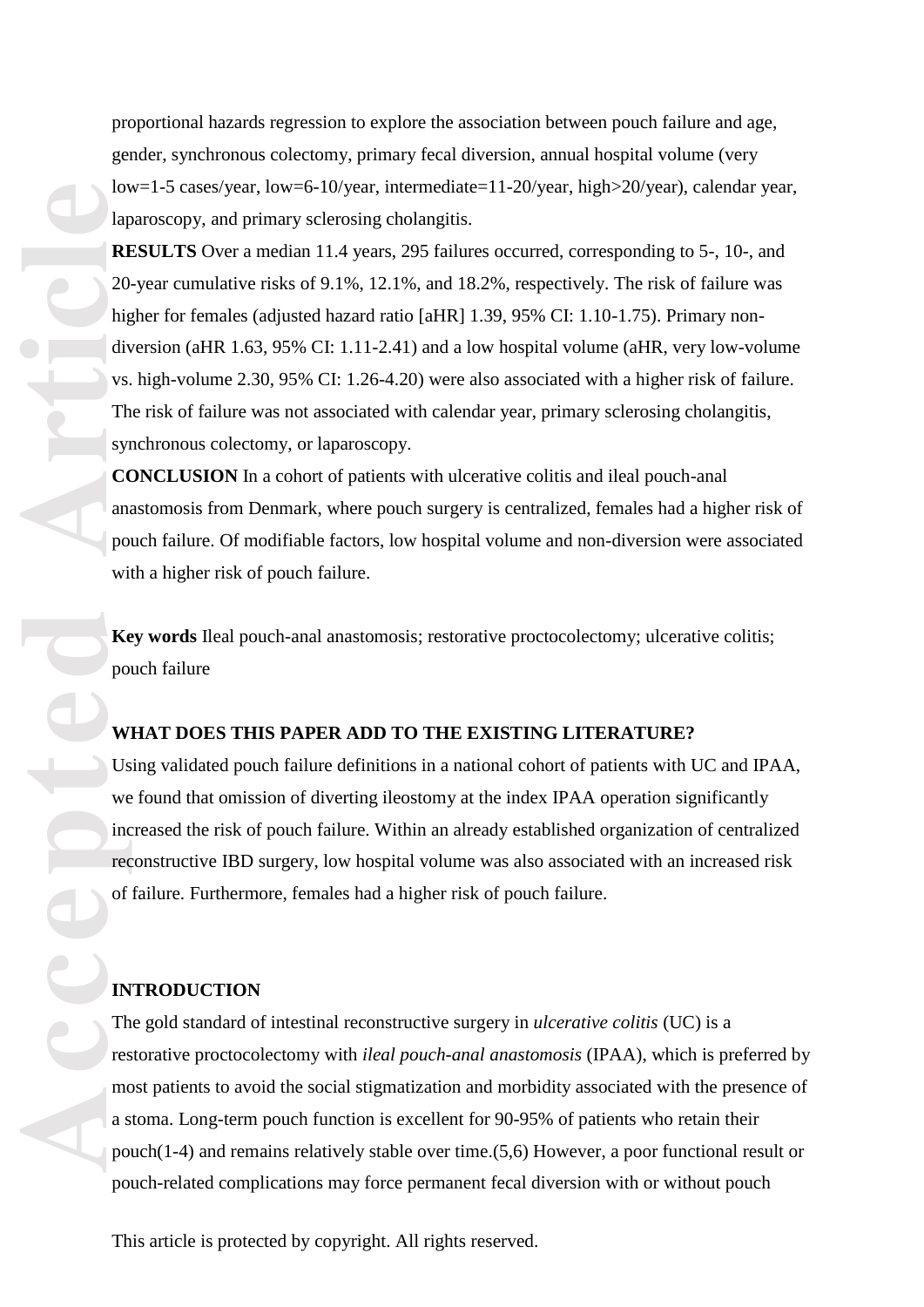excision and therefore by definition failure of the pouch. This occurs in approximately 20% of cases depending on the length of follow -up .(7) The most important risk factors for pouch failure are pelvic sepsis, (8-11) *Crohn's disease* (CD), chronic antibiotic-resistant pouchitis, and "idiopathic" pouch dysfunction .(9,12,13) Currently, controversy exists as to the importance of timing of the restorative pouch procedure in relation to the colectomy(14) and the merits of temporary fecal diversion to reduce the risk of failure of the pouch are debated .(15 -18)

Tarticles and the del with the del with the del with the del with the del with the del with the state of the state of the cit was the cit was the state of the state of the state of the state of the state of the state of th While specialization of surgery has been found to improve perioperative outcome s for a wide variety of procedures, especially in the treatment of malignant conditions ,(19,20) the benefits of specialization in primary pouch surgery are less documented, since most studies examining risk factors for pouch failure are single -center cohort studies .(7) Of the existing multicenter, national cohort studies on pouch failure, two are limited by short follow -up (median 4.8 and 5.4 years, respectively )(21,22) while a third use d a non -validated administrative claims code of abdominoperineal excision to define pouch failure.(23) The aim of this study was to ascertain the long -term risk of pouch failure covering more than three decades in a national cohort of patients with UC using validated failure definitions. The impact of several variables on the risk of failure was also explored.

## **METHOD**

We conducted this national cohort study covering the period 1980-2013 using a previously defined IPAA cohort, as described below. Individual level data were linked using the civil registration number, which is a unique 10-digit personal identifier assigned to all Danish citizens at birth or upon emigration by the Civil Registration System(24) (CRS) . Vital status was also obtained through the CRS.

The study was approved by the Danish Data Protection Agency under file number 1-16-02-315 -15 and followed the principles described in the STROBE guideline s .(25)

## *STUDY COHORT*

## *Patients operated in the period 1980 -2010*

The different data sources used to construct the overall cohort are depicted in the flowchart (Figure 1). In the period 1980 -2010, UC patients with IPAA were identified from a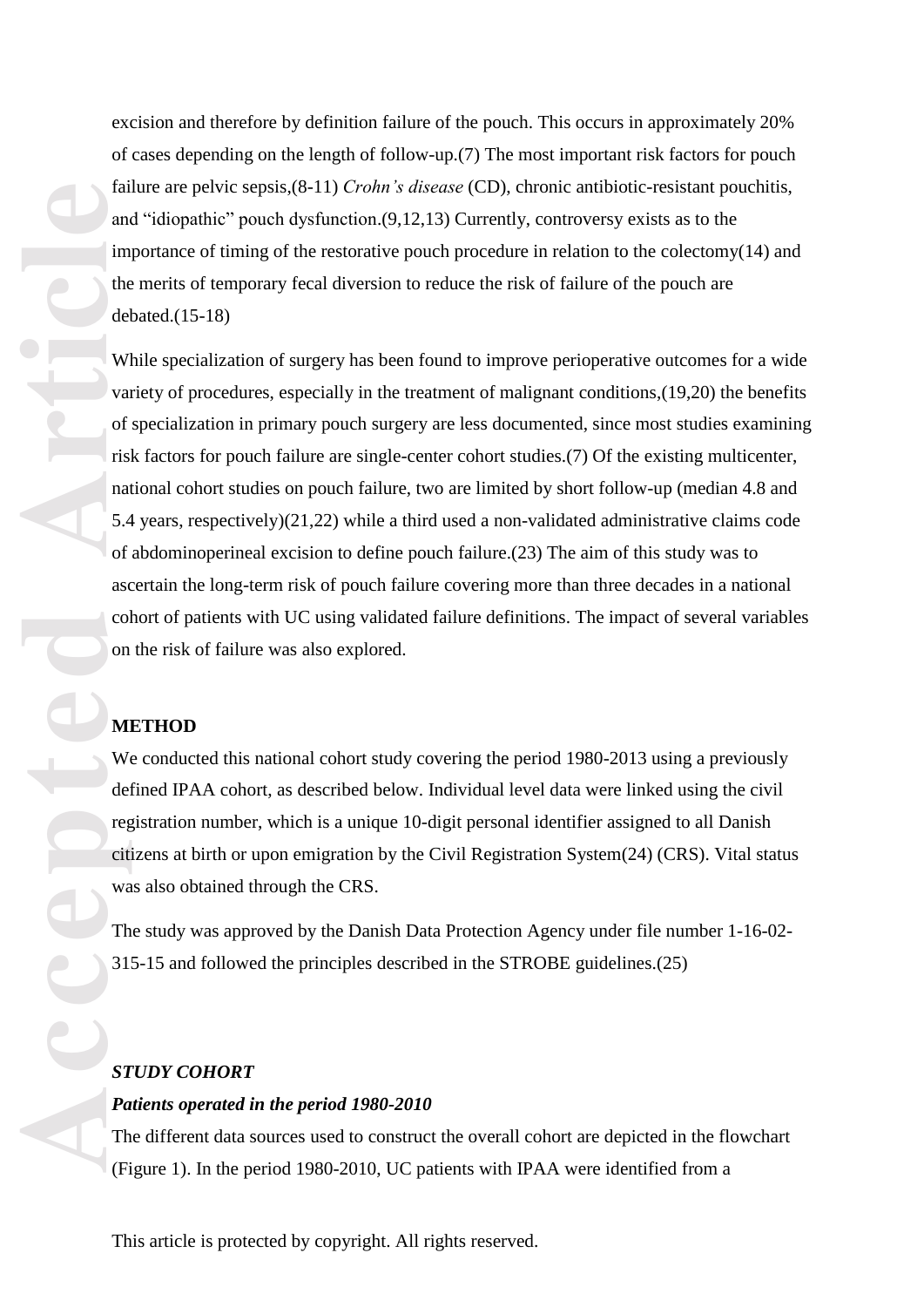previously established national cohort .(26) To determine the consecutive order of surgical stages with corresponding operation dates for each individual patient, data from the Danish *National Patient Registry* (NPR ) were retrieved for this cohort. The NPR contains information on all in-hospital contacts in Denmark since 1977 and on out-patient contacts since 1995. (27) For each contact, diagnoses based on the *International Classification of Diseases* (ICD)  $8<sup>th</sup>$  and  $10<sup>th</sup>$  revisions are recorded with admission and discharge dates. Procedures were initially coded using consecutive editions of the Danish Classification of Surgical Procedures and Therapies until replaced by the *Nordic Medico -Statistical Committee Classification of Surgical Procedures* (NOMESCO) classification in 1996.

Codes for hospital and department are also recorded for each contact, which is ultimately linked to the individual person by the civil registration number.

The index IPAA operation was defined when a procedure code or a cluster of procedure codes which corresponded to IPAA surgery were registered (See suppl. Table I). If this procedure was preceded by a colectomy, the index procedure was defined as a completion proctectomy with IPAA. The occurrence of an ileostomy reversal following the index date was used to define the IPAA as being primarily diverted. In cases where no procedure codes for ileostomy reversal were registered following IPAA, manual chart reviews for each patient were performed in order to ascertain the true prevalence of primarily non-diverted procedures.

If procedure codes for the IPAA procedure were missing, hospital charts were scrutinized for the missing information.

Patients were excluded if no information on the date of the primary index procedure could be obtained in any way or if the IPAA operation was performed after a diagnosis of anal, rectal, or rectosigmoid cancer.

#### *Patients operated in the period 2010 -2013*

Data on patients operated in the period 2010 –2013 were collected from four national pouch centers' prospectively maintained surgical databases, where local access to the patients' hospital charts ensured correct classification of procedures and dates. Because pouch surgery has been centralized at these four departments in the period 2010–2013, nationwide capture of all patients operated in this period was guaranteed.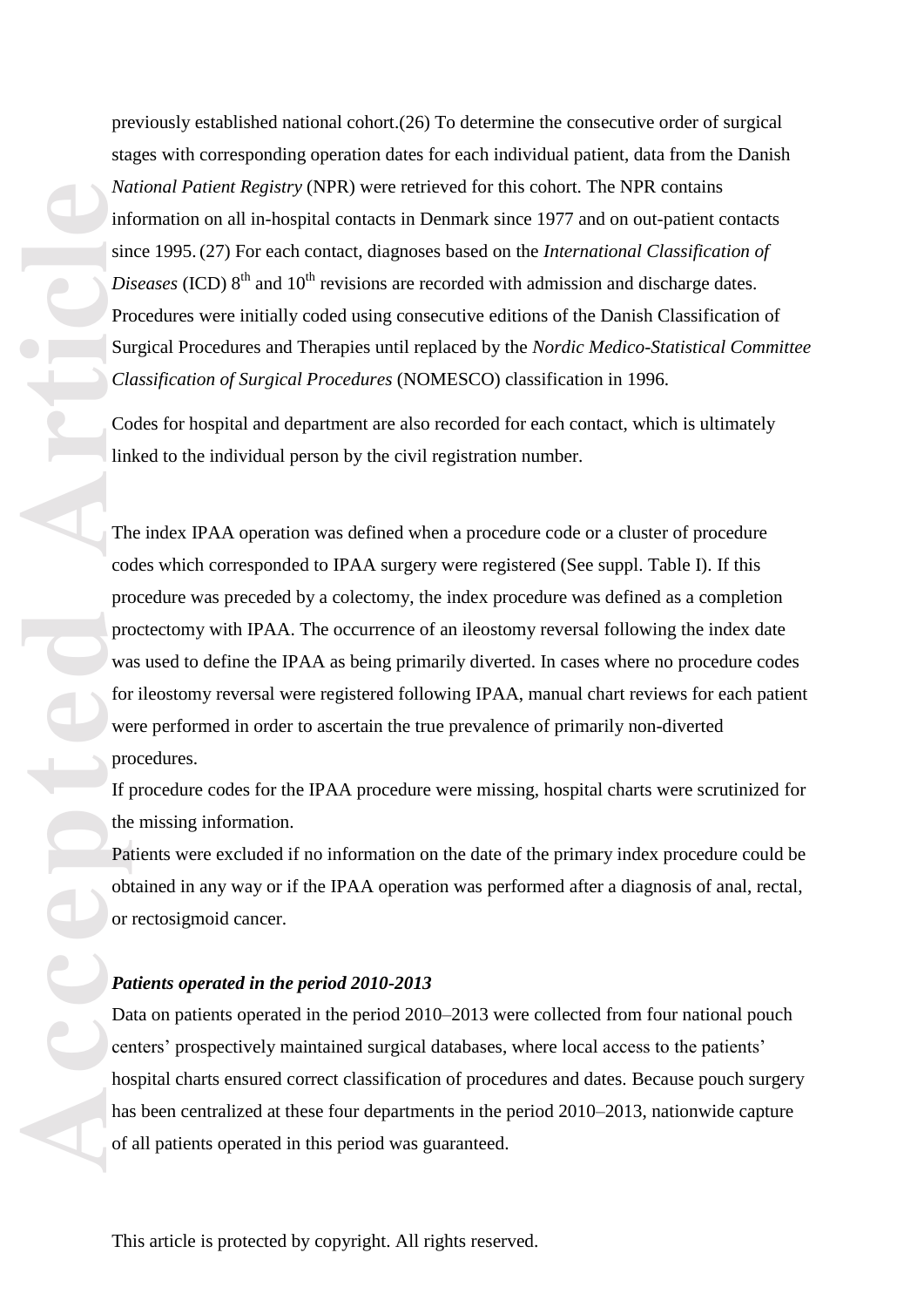#### *Outcome*

external<br>
on<br>
yeal<br>
on<br>
yeal<br>
on<br>
yeal<br>
on<br>
yeal<br>
on<br>
yeal<br>
on<br>
ob<br>
and<br>
ob<br>
and<br>  $C_0$ <br>
La<br>
20<br>
on<br>
yeal<br>
Th<br>
Ba<br>
yeal<br>
Th<br>
H Ba<br>
yeal<br>
in<br>
Th<br>
Ba<br>
yeal<br>  $\frac{de}{dt}$ <br>
Th<br>
Ba<br>
yeal<br>  $\frac{de}{dt}$ <br>
H Ba<br>
yeal<br>
Wh<br>
we<br>
we<br>
we<br>
we<br> Failure was defined as a procedure code in the NPR of pouch excision, a rectal resection/ excision following the index date or as the creation of a stoma that was not reversed within one year. Therefore, cases of primarily diverted pouches that were not reversed within one year were included (see Suppl. Table I I). To assess the validity of the failure definition, we manually scrutinized hospital charts for 724 patients operated at Odense and Aarhus and compared the occurrence of failures with those obtained via the NPR for the equivalent observation periods. By this approach we found a sensitivity of 93. 8% (95% CI: 87. 7 -97.5) and a specificity of 96. 9% (95% CI: 95.2 - 98.1) for the failure definition.

#### *Covariates*

Laparoscopic IPAA procedures, including robot -assisted , were introduced in Denmark in 2009 and has only been performed at three centers (Odense, Hvidovre, Aarhus) (personal communication). Information on surgical approach was therefore derived directly from the pouch centers' surgical databases, while all IPAA procedures performed in 1980 -200 8 were *de facto* open procedures .

The study period was divided into three full decades (1980-1989, 1990-1999, 2000-2009). The fourth period covered the time from 2010 –2013.

Based on the between -hospital differences in average annual pouch procedures performed per year, we categorized hospital volume in very low (1 - 5 cases/ year), low (6 -10 cases/ year), intermediate (11 -20 cases/ year), and high (>20 cases/ year). For this categorization, we divided the total number of procedures performed at a department with the total number of calendar years where pouch procedures were performed .

A diagnosis of *primary sclerosing cholangitis* (PSC) at any point during the full observation period was included as an explanatory variable (see Suppl. Table III).

We defined treatment with biological medicine within 12 weeks preceding the index date as the occurrence of at least one code for biological treatment in this period, regardless of the total number of treatments received (Suppl. Table I) . Treatment with biological medicine has been registered in the NPR since 2001.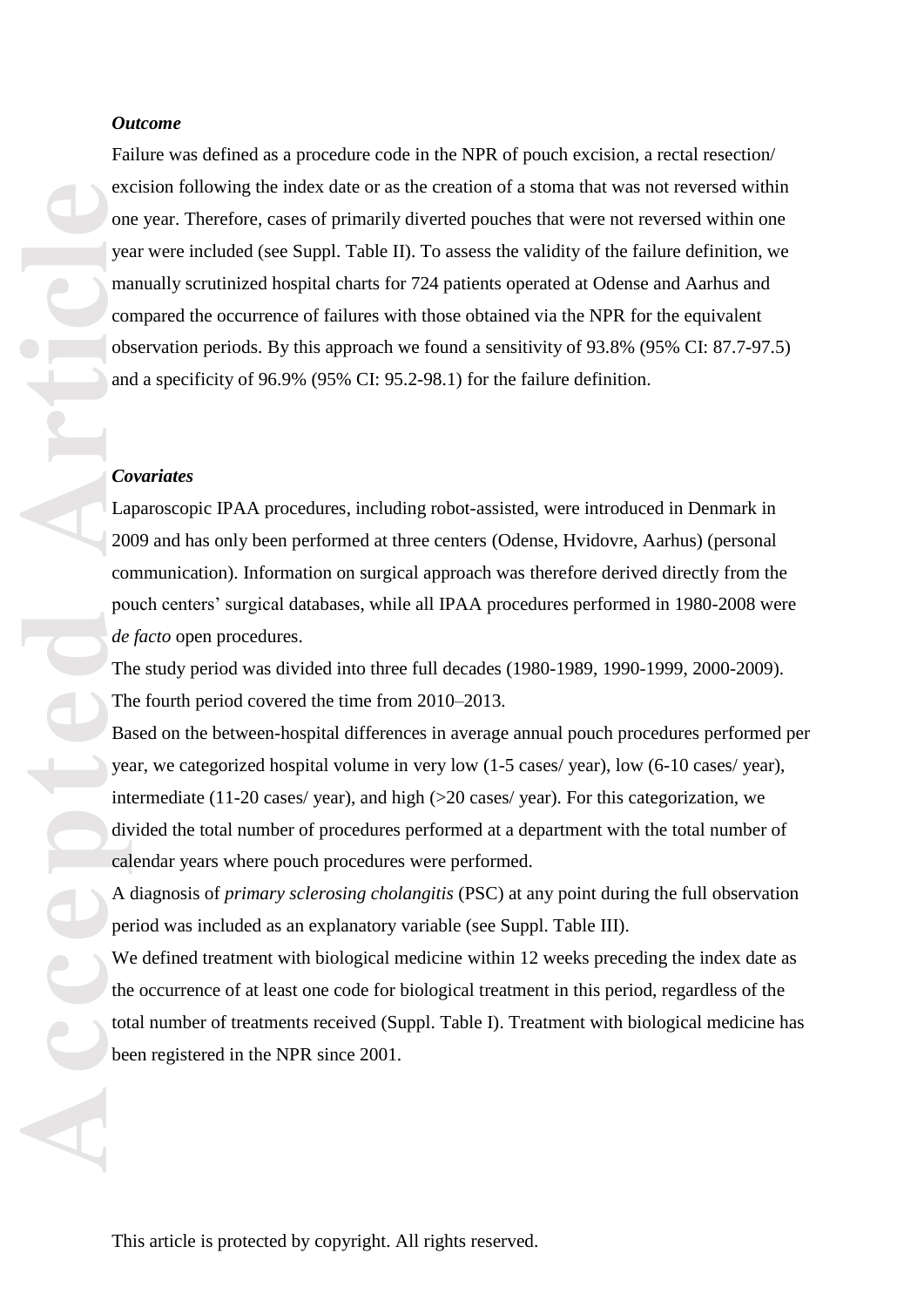#### **STATISTICAL ANALYSIS**

**Accepted Article** Continuous variables are presented as mean (SD) or median (range), depending on distribution, while numbers (percent) describe categorical and binary variables. Patients were followed from the date of IPAA until the event of pouch failure, death, immigration, or May  $10^{th}$  2016, whichever came first. The risk of pouch failure at 5, 10, and 20 years after the index date were calculated with 95% confidence interval, treating death as a competing risk. We also calculated crude incidence rates (IR) and incidence rate ratios (IRR) on univariate analysis , and adjusted hazard ratios (aHR) with 95% confidence intervals using Cox regression analyses. Age, gender, biological treatment within 12 weeks prior to pouch surgery, annual hospital volume, laparoscopic approach, synchronous colectomy, and fecal diversion at the index pouch operation were included as time -fixed explanatory variables, while a diagnosis of PSC was included as a time -dependent variable. The assumption of proportional hazards was assessed using Schoenfeld residuals, and it was not violated . Sensitivity analysis was performed using only pouch excisions to define pouch failure due to concerns that the formation of an ileostomy could be unrelated to pouch -specific problems. As a proxy for changes in the demographic s of patients having IPAA performed over time, we evaluated differences in age distributions over the defined time periods. Failure -free survival was illustrated as cumulative risks for the entire cohort, and also

categorized by hospital volume, and diverting ileostomy .

All analyses were performed using Intercooled Stata 13 (College Station, TX: StataCorp LP).

#### **RESULTS**

In the period 1980 –2013 , 1,992 patients with UC had primary IPAA surgery performed (Figure 1) . One patient was excluded due to an unidentifiable civil registration number, leaving 1,991 patients in the cohort. Of these, 1,512 (75.9%) IPAAs were performed on patients who had previously had a colectomy and 1,850 (92.9%) were primarily diverted . During a median follow -up of 11.4 years, 295 pouch failures occurred (171 pouch excisions and 124 ileostomies) reaching a 5 -year risk of 9.1% (95% CI: 7.9 -10. 4 ) , a 10 - year risk of 12. 1% (10. 7 -13.7 ), and a 20 -year risk of 18. 2% (16. 1 - 20. 4 ) (Figure 2). The crude IR of failure within the first two postoperative years was 29.8 (24.8-35.8)/ 1000 person years as opposed to 8.4 (7. 2 -9.7) per 1000 person years in the third and subsequent postoperative year s .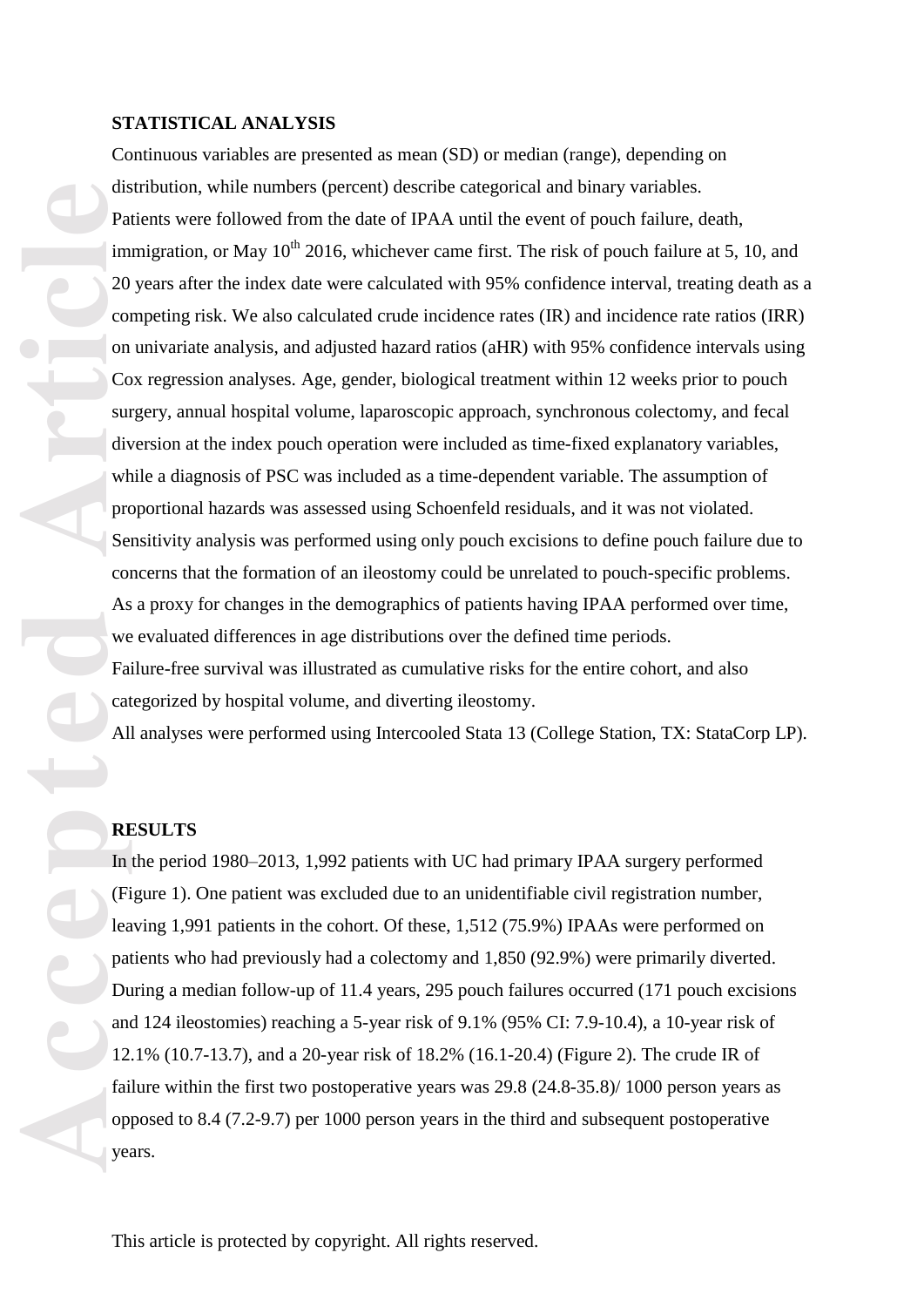**Properties of the Contract of the Contract of Contract of Article Contract of Article<br>
<b>Article** Contract of Article<br> **Article Contract of Article Contract of Article Contract of Article Contract of Article Contract of Ar** Pouch failure IRs, IRRs, and adjusted HRs (aHR) are shown in Table 2. The risk of failure was greatest for females ( $aHR = 1.39$  (95% CI: 1.10-1.75)). Compared to patients who were younger than 20 years at operation, the risk of failure was lower for patients 20 -39 years old  $(aHR = 0.69 (0.51-0.95)$  and 40-59 years old  $(aHR = 0.80 (0.56-1.14)$ . The risk was higher for patients older than 59 years compared to patients younger than 20 (aHR =  $1.35$  (0.57-3.2 1)). None of the four patients treated with biological treatment within 12 weeks before IPAA experienced failure, while patients who had their IPAA performed as a completion proctectomy had a statistically non -significantly lower risk of failure compared to patients who had a restorative proctocolectomy with IPAA ( $aHR = 0.86$  (0.66-1.12)). The use of primary fecal diversion was associated with a lower risk of failure ( $aHR = 0.61$  (0.41-0.90), corresponding to an aHR for primary non-diversion  $= 1.63$  (1.11-2.41)) (Figure 3). A minimally invasive approach had no significant effect on the risk of failure ( $aHR = 1.25$ ) (0.6 5 -2. 4 3)), and the risk did not change significantly over the consecutive historical periods (years 2010-2013 compared to 1980-1989, aHR = 1.09 (0.60-1.98)). Patients operated at a low or intermediate -volume center had a greater risk of failure compared to patients operated at a high-volume center (aHR =  $1.59$  (1.17-2.16) and aHR =  $1.63$  (1.19-2.25), respectively), while the risk was even greater for patients operated at a very low-volume center ( $aHR = 2.30$ (1. 2 6 -4.20)) (Figure 4 ). Analyzing annual hospital volume as a continuous variable gave a n aHR of 0.96 (0.94 -0.98), corresponding to a decrease in the risk of failure of 4% (95% CI: 2% -6%) for every additional IPAA procedure performed per year. A diagnosis of PSC did not affect the risk of pouch failure ( $aHR = 0.65$  ( $0.16-2.62$ )).

For the sensitivity analysis defining pouch failure as the occurrence of pouch excisions only, aHRs were virtually similar to those of the main analysis (data not shown). The proportion of patients who were older than 40 years at operation in the period 1980-1989 was 16%, increasing over time to 34% in the period 2010-2013 (Figure 4).

### **DISCUSSION**

Since its introduction in the late 1970s, (28) the IPAA has gained widespread acceptance and popularity as the procedure of choice for restoration of bowel continuity in UC, offering an acceptable bowel function for most patients . The ultimate consequence of pouch dysfunction is the creation of a diverting ileostomy with or without excision of the pouch itself, and with this study we found that the risk of failure in Denmark over the past three decades at five and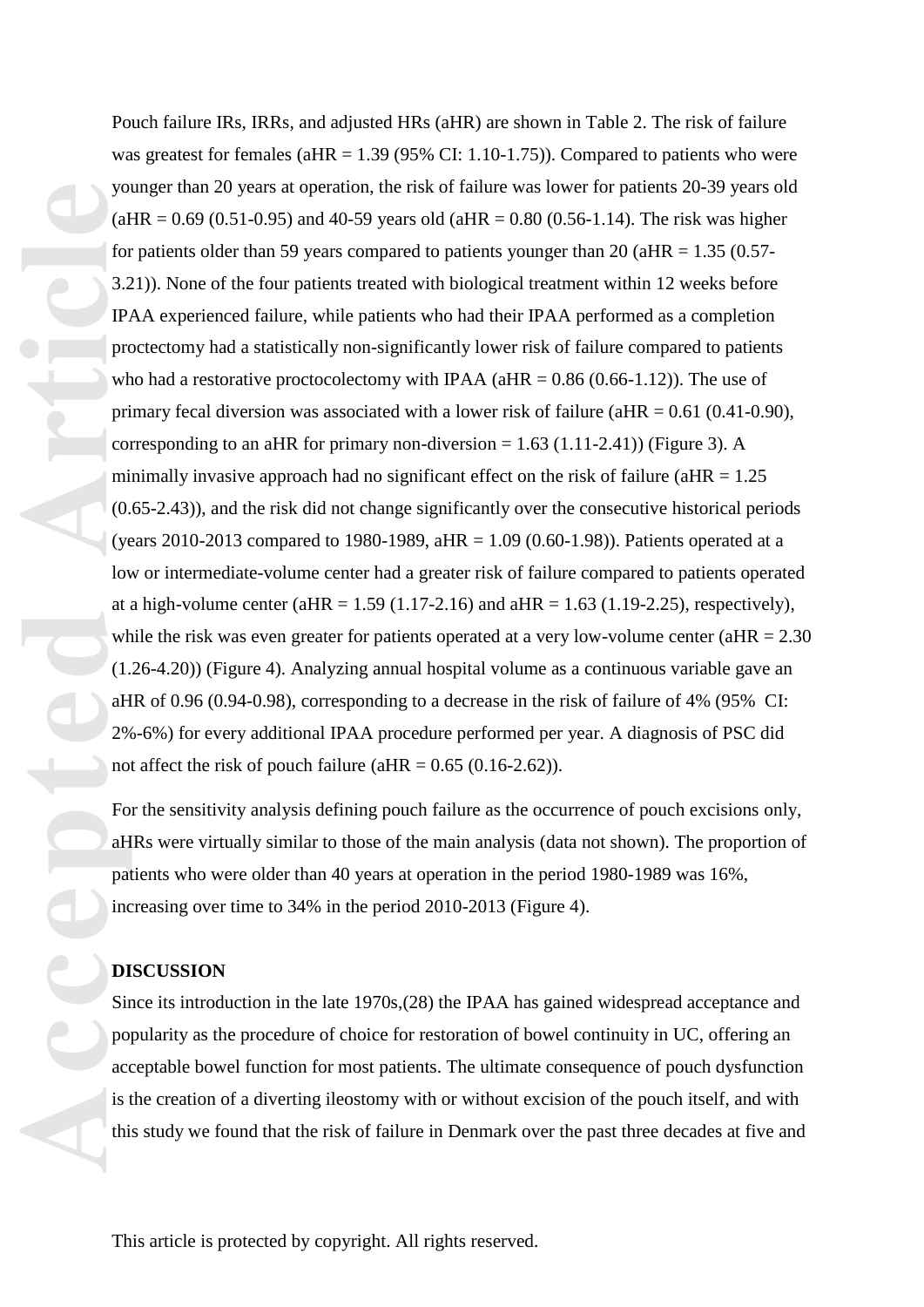ten years were 9. 1% and 12. 1%, respectively, comparable to results from high -volume specialist centers .(5,12)

We identified several covariates associated with pouch failure that could aid clinicians in the pre -procedural planning of IPAA surgery. The correlation between annual hospital volume and pouch failure has important implications, as it suggests that surgical expertise and accrued experience with perioperative care and management of complications benefits patients, even within an already established organization of centralized reconstructive IBD surgery.

We precedent and acceptance precedent and acceptance precedent of the sum The off to the sum The precedent of the sum The precedent of the sum The precedent of the sum Sum absorbed absorbed absorbed absorbed absorbed absor Routine fecal diversion in primary pouch surgery is currently debated, (29,30) but we showed that primarily non -diverted pouches had a significantly higher risk of failing. Our data precluded any evaluation of the indications for loop ileostomy omission, but a direct causal link to a greater occurrence of postoperative complications cannot be dismissed. While the only randomized controlled trial of loop ileostomy omission in IPAA surgery with only 45 patients found no difference in the occurrence of complications, (17) a meta-analysis of highquality observational studies found an increased risk of anastomotic leakage associated with ileostomy omission. This risk was however not mirrored in an increased risk of pouch failure, presumably because of a small sample size with just 11 failures in 347 cases combined .(31) The risk of pouch failure illustrated in figure 3 does nonetheless suggest that the greatest effect of temporary fecal diversion is during the first few postoperative years, possibly owing to differences in early surgical complications. In fact, the higher risk of pouch failure within the initial two postoperative years for the entire cohort indicates a substantial impact of early surgical complications on the risk of failure.<br>The low median age at operation and low proportion of patients treated with biological

medicine prior to IPAA in addition to most of the procedures being performed as completion proctectomies consolidate the notion that patients in Denmark in general are selected and physiologically fit before being submitted to IPAA surgery. The major increase in the absolute number of procedures performed over the historical cohorts (Table 1) and the absence of lower hazard ratios of failure over time does however indicate that a greater proportion of patients who have had a colectomy have pouch surgery performed today . Growing experience with the procedure and positive publicity have possibly spurred an increasing request for restoration of bowel continuity in the IBD population and it is likely surgeons have a less selective approach to patients today compared to when the procedure was still considered experimental in the 1980s. This hypothesis is also supported by a two -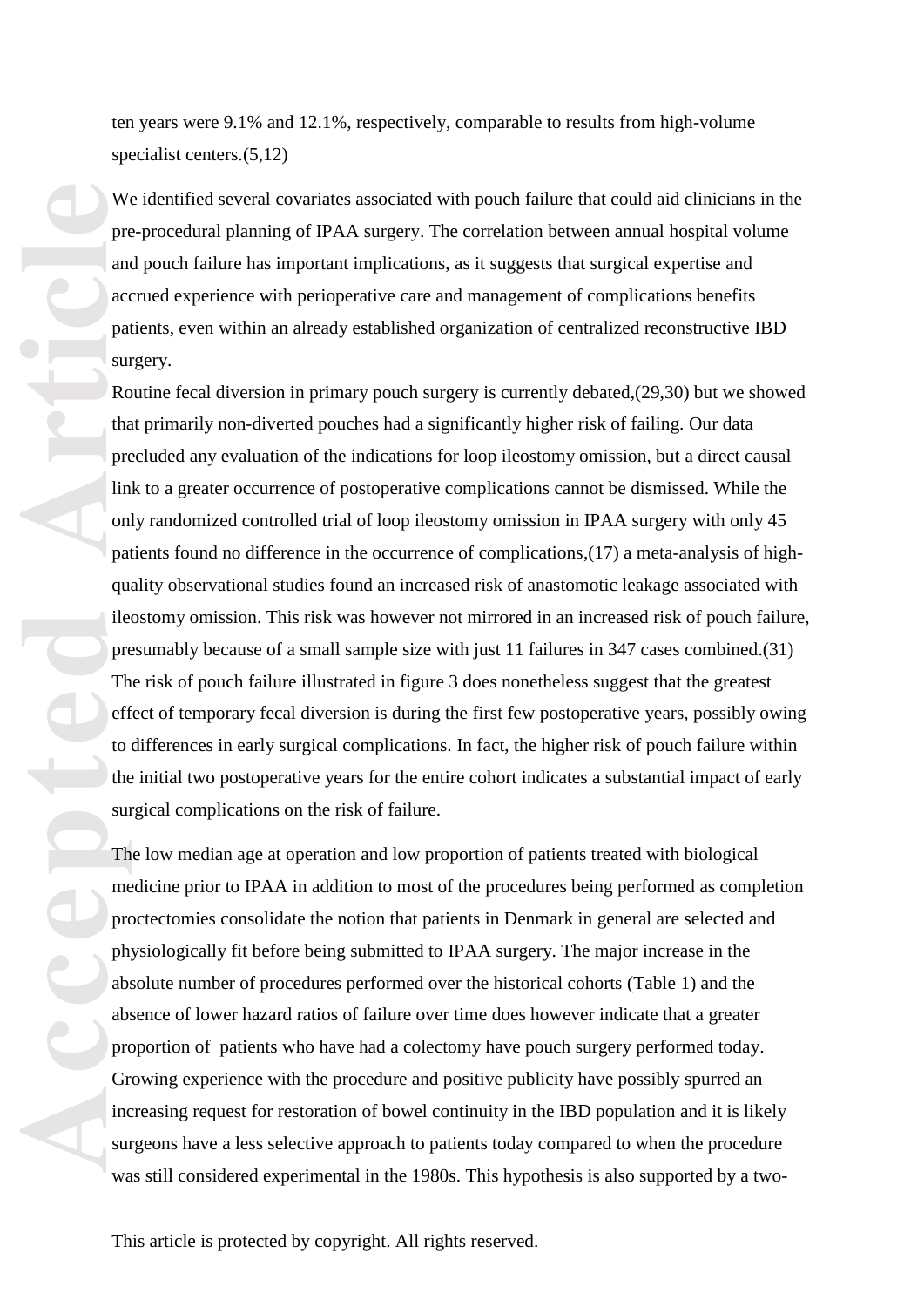fold increase (from 16%-34%) in the proportion of patients who were older than 40 years at the operation in recent years compared to earlier (Figure 2) and this case -mix may to some degree have countered the positive effects of gained surgical expertise on failure risk over time.

Females were found to have a 39% greater risk of failure over time in our study than men. The reasons for this significant difference were not explored, but previous studies have found that fistula formation more often affects women ,(32) just like vaginal child births have a detrimental impact on pouch function(33) and subsequently failure risk. In Denmark, elective caesarian section is standard practice for female IPAA patients, and so, vaginal delivery is unlikely to explain the greater risk of pouch failure for females. A cross -sectional Danish study from 2012 evaluating pouch function in a cohort including most of the patients from the present study found that a greater proportion of women suffered from severe pouch dysfunction compared to men .(34) Our results indicate that th e poorer function and greater occurrence of fistulas are reflected in a greater risk of pouch failures.

#### *Methodological considerations*

We did not have information concerning preoperative steroid use, body mass index, type of anastomosis (handsewn vs. stapled), pouch design (J, W, S, etc.) or rectal dissection method, all of which may have an impact on the risk of pouch failure .(8,35,36) Pelvic sepsis is considered the most important determinant of pouch failure, (10,11) but the use of procedure codes and diagnostic codes from health registries does not allow a sufficiently specific ascertainment of postoperative complications. Although we used valid data with documented high sensitivity and specificity for pouch failure, the validity of PSC diagnoses and treatment with biological medicine from registry data has not been evaluated.

In the present study, we regarded all patients as having a definitive preoperative diagnosis of UC, because CD is generally considered a contraindication to IPAA surgery. However, the use of administrative data does not give sufficient insight to the careful evaluation and selection of patients that typically have taken place before IPAA surgery. Consequently, some of the patients included in the present series will probably have a preoperative diagnosis of indeterminate colitis, but since this diagnosis was first added to the ICD -classification in 2009 and its validity is uncertain it was not included as a potential risk factor for pouch

de<sub>d</sub><br>
tim<br>
The Lead<br>
tim<br>
ded cad<br>
cad<br>
uni stu<br>
ded cad<br>
uni stu<br>
ded cad<br>
uni stu<br>
ded vice<br>
oc<br>
Move Cad<br>
mail<br>
Move Cad<br>
an<br>
Move Cad<br>
in<br>
Move Cad<br>
in<br>
Move Article<br>
in<br>
Distribution<br>
Stu<br>
in<br>
Move Article<br>
Stu<br>
in<br> This article is protected by copyright. All rights reserved.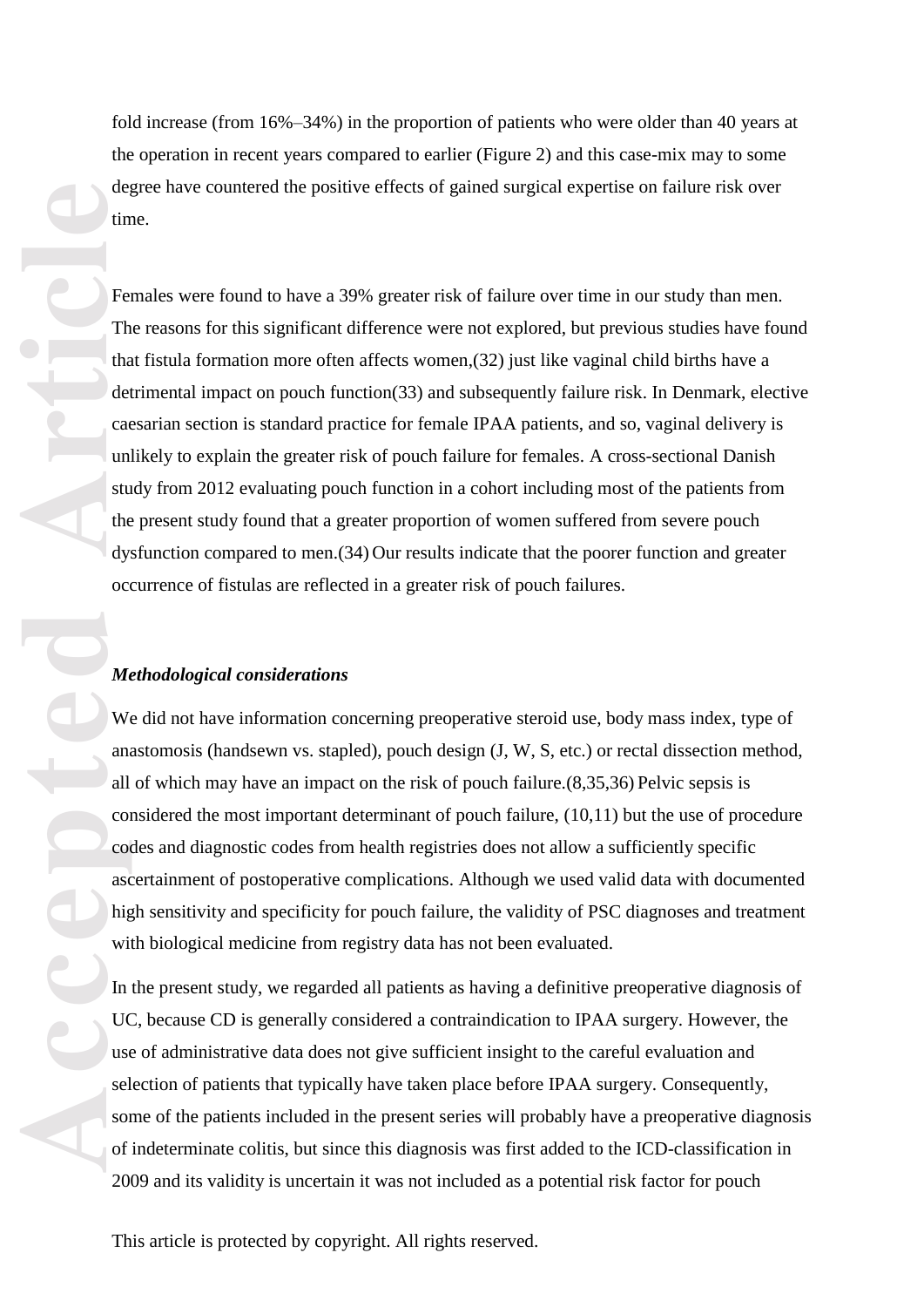failure. While the validity of IBD diagnoses in the NPR has proven excellent ,(37) a protocolled assessment of all cases would be necessary to sufficiently classify patients as having 'indeterminate colitis' and determine the effect of this diagnosis on failure risk .

Information on the reasons for pouch failure were not available in this study. Of note, the reasons for failure may not have been pouch -related for all the 124 patients, whose failure was defined as a stoma left unreversed for at least one year and this could potentially bias a presumed causal effect between the explanatory variables and pouch failure towards null. Limiting our definition of pouch failure to only pouch excisions did however reveal similar associations, indicating that substantial bias was not introduced by including unreversed stomas to our pouch failure definition.

In conclusion, the risk of pouch failure was 9.1% at 5 years and 12.1% at 10 years in this national cohort, which is comparable to international high -volume specialist center s. Low annual hospital volume, primary non -diversion, and female gender were factors associated with a significantly increased risk of failure.

## **REFERENCES**

(1) Michelassi F, Lee J, Rubin M, et al. Long -term functional results after ileal pouch anal restorative proctocolectomy for ulcerative colitis: a prospective observational study. Ann Surg 2003 Sep;238(3):433 -41; discussion 442 -5.

(2) Fazio VW, Ziv Y, Church JM, et al. Ileal pouch -anal anastomoses complications and function in 1005 patients. Ann Surg 1995 Aug;222(2):120 -127.

(3) Berndtsson I, Lindholm E, Oresland T, et al. Long -term outcome after ileal pouch -anal anastomosis: function and health -related quality of life. Dis Colon Rectum 2007 Oct;50(10):1545 -1552.

(4) Delaney CP, Fazio VW, Remzi FH, et al. Prospective, age -related analysis of surgical results, functional outcome, and quality of life after ileal pouch -anal anastomosis. Ann Surg 2003 Aug;238(2):221 -228.

(5) Meagher AP, Farouk R, Dozois RR, et al. J ileal pouch -anal anastomosis for chronic ulcerative colitis: complications and long -term outcome in 1310 patients. Br J Surg 1998 Jun;85(6):800 -803.

(6) Hahnloser D, Pemberton JH, Wolff BG, et al. Results at up to 20 years after ileal pouch anal anastomosis for chronic ulcerative colitis. Br J Surg 2007 Mar;94(3):333 -340.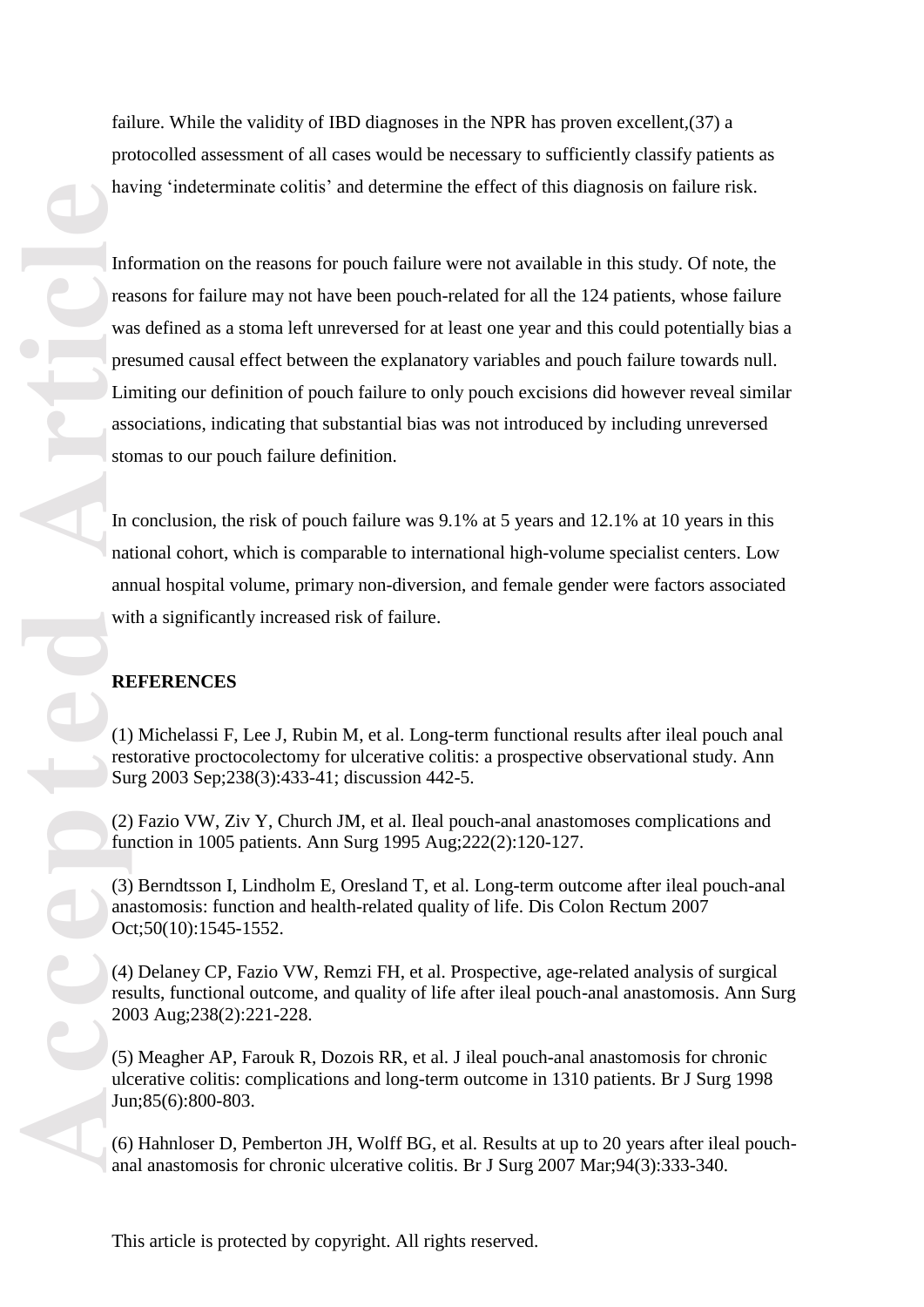(7) Hueting WE, Buskens E, van der Tweel I, et al. Results and complications after ileal pouch anal anastomosis: a meta -analysis of 43 observational studies comprising 9,317 patients. Dig Surg 2005;22(1 -2):69 -79.

(8) MacRae HM, McLeod RS, Cohen Z, et al. Risk factors for pelvic pouch failure. Dis Colon Rectum 1997 Mar;40(3):257 -262.

(9) Korsgen S, Keighley MR. Causes of failure and life expectancy of the ileoanal pouch. Int J Colorectal Dis 1997;12(1):4 -8.

(10) Fazio VW, Tekkis PP, Remzi F, et al. Quantification of risk for pouch failure after ileal pouch anal anastomosis surgery. Ann Surg 2003 Oct;238(4):605-14; discussion 614-7.

(11) Prudhomme M, Dehni N, Dozois RR, et al. Causes and outcomes of pouch excision after restorative proctocolectomy. Br J Surg 2006 Jan;93(1):82 -86.

(12) Tulchinsky H, Hawley PR, Nicholls J. Long -term failure after restorative proctocolectomy for ulcerative colitis. Ann Surg 2003 Aug;238(2):229 -234.

(13) Gemlo BT, Wong WD, Rothenberger DA, et al. Ileal pouch -anal anastomosis. Patterns of failure. Arch Surg 1992 Jul;127(7):784 -6; discussion 787.

(14) Zittan E, Wong -Chong N, Ma GW, et al. Modified Two -stage Ileal Pouch -Anal Anastomosis Results in Lower Rate of Anastomotic Leak Compared with Traditional Two stage Surgery for Ulcerative Colitis. J Crohns Colitis 2016 Jul;10(7):766-772.

(15) Sahami S, Buskens CJ, Fadok TY, et al. Defunctioning Ileostomy is not Associated with Reduced Leakage in Proctocolectomy and Ileal Pouch Anastomosis Surgeries for IBD. J Crohns Colitis 2016 Jul;10(7):779 -785.

(16) Gorfine SR, Gelernt IM, Bauer JJ, et al. Restorative proctocolectomy without diverting ileostomy. Dis Colon Rectum 1995 Feb;38(2):188 -194.

(17) Grobler SP, Hosie KB, Keighley MR. Randomized trial of loop ileostomy in restorative proctocolectomy. Br J Surg 1992 Sep;79(9):903 -906.

(18) Galandiuk S, Wolff BG, Dozois RR, et al. Ileal pouch -anal anastomosis without ileostomy. Dis Colon Rectum 1991 Oct;34(10):870 -873.

(19) Borowski DW, Kelly SB, Bradburn DM, et al. Impact of surgeon volume and specialization on short -term outcomes in colorectal cancer surgery. Br J Surg 2007 Jul;94(7):880 -889.

(20) Begg CB, Cramer LD, Hoskins WJ, et al. Impact of hospital volume on operative mortality for major cancer surgery. JAMA 1998 Nov 25;280(20):1747 -1751.

(21) Nordenvall C, Olen O, Nilsson PJ, et al. The Fate of Reconstructive Surgery Following Colectomy for Inflammatory Bowel Disease in Sweden: A Population -based Cohort Study. J Crohns Colitis 2016 Mar 14.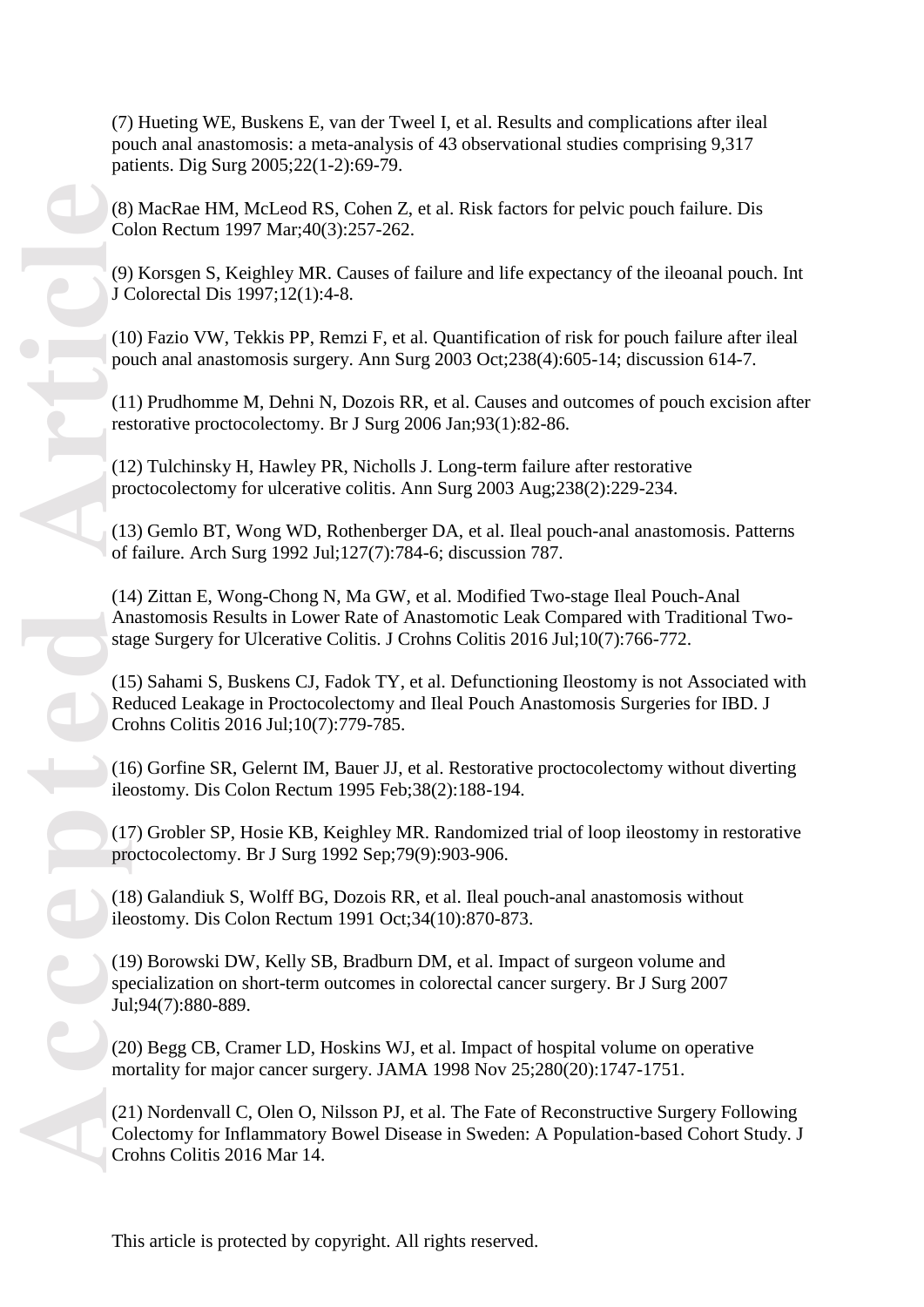(22) Burns EM, Bottle A, Aylin P, et al. Volume analysis of outcome following restorative proctocolectomy. Br J Surg 2011 Mar;98(3):408 -417.

(23) Kennedy ED, Rothwell DM, Cohen Z, et al. Increased experience and surgical technique lead to improved outcome after ileal pouch-anal anastomosis: a population-based study. Dis Colon Rectum 2006 Jul;49(7):958 -965.

(24) Schmidt M, Pedersen L, Sorensen HT. The Danish Civil Registration System as a tool in epidemiology. Eur J Epidemiol 2014 Aug;29(8):541 -549.

(25) von Elm E, Altman DG, Egger M, et al. The Strengthening the Reporting of Observational Studies in Epidemiology (STROBE) statement: guidelines for reporting observational studies. Ann Intern Med 2007 Oct 16;147(8):573 -577.

(26) Brandsborg S, Tottrup A, Nicholls J, et al. Restorative proctocolectomy in patients with ulcerative colitis: a cross -sectional Danish population study on function and quality of life. Colorectal Dis 2013 Aug;15(8):e453 -61.

(27) Schmidt M, Schmidt SA, Sandegaard JL, et al. The Danish National Patient Registry: a review of content, data quality, and research potential. Clin Epidemiol 2015 Nov 17;7:449 - 490.

(28) Parks AG, Nicholls RJ. Proctocolectomy without ileostomy for ulcerative colitis. Br Med J 1978 Jul 8;2(6130):85 -88.

(29) Sugerman HJ, Sugerman EL, Meador JG, et al. Ileal pouch anal anastomosis without ileal diversion. Ann Surg 2000 Oct;232(4):530 -541.

(30) Peirce C, Remzi FH. Operative Strategy, Risk Factors for Leak, and the Use of A Defunctioning Ileostomy with Ileal Pouch -Anal Anastomosis: Let's Not Divert from Diversion and the Traditional 3 -Stage Approach for Inflammatory Bowel Disease. J Crohns Colitis 2016 Jul;10(7):755 -757.

(31) Weston -Petrides GK, Lovegrove RE, Tilney HS, et al. Comparison of outcomes after restorative proctocolectomy with or without defunctioning ileostomy. Arch Surg 2008 Apr;143(4):406-412.

(32) Kjaer MD, Kjeldsen J, Qvist N. Poor Outcomes of Complicated Pouch -Related Fistulas after Ileal Pouch -Anal Anastomosis Surgery. Scand J Surg 2015 Oct 27.

(33) Remzi FH, Gorgun E, Bast J, et al. Vaginal delivery after ileal pouch -anal anastomosis: a word of caution. Dis Colon Rectum 2005 Sep;48(9):1691 -1699.

(34) Brandsborg S, Nicholls RJ, Mortensen LS, et al. Restorative proctocolectomy for ulcerative colitis: development and validation of a new scoring system for pouch dysfunction and quality of life. Colorectal Dis 2013 Dec;15(12):e719 -25.

(35) Shen B, Fazio VW, Remzi FH, et al. Risk factors for diseases of ileal pouch -anal anastomosis after restorative proctocolectomy for ulcerative colitis. Clin Gastroenterol Hepatol 2006 Jan; 4(1): 81-9; quiz 2-3.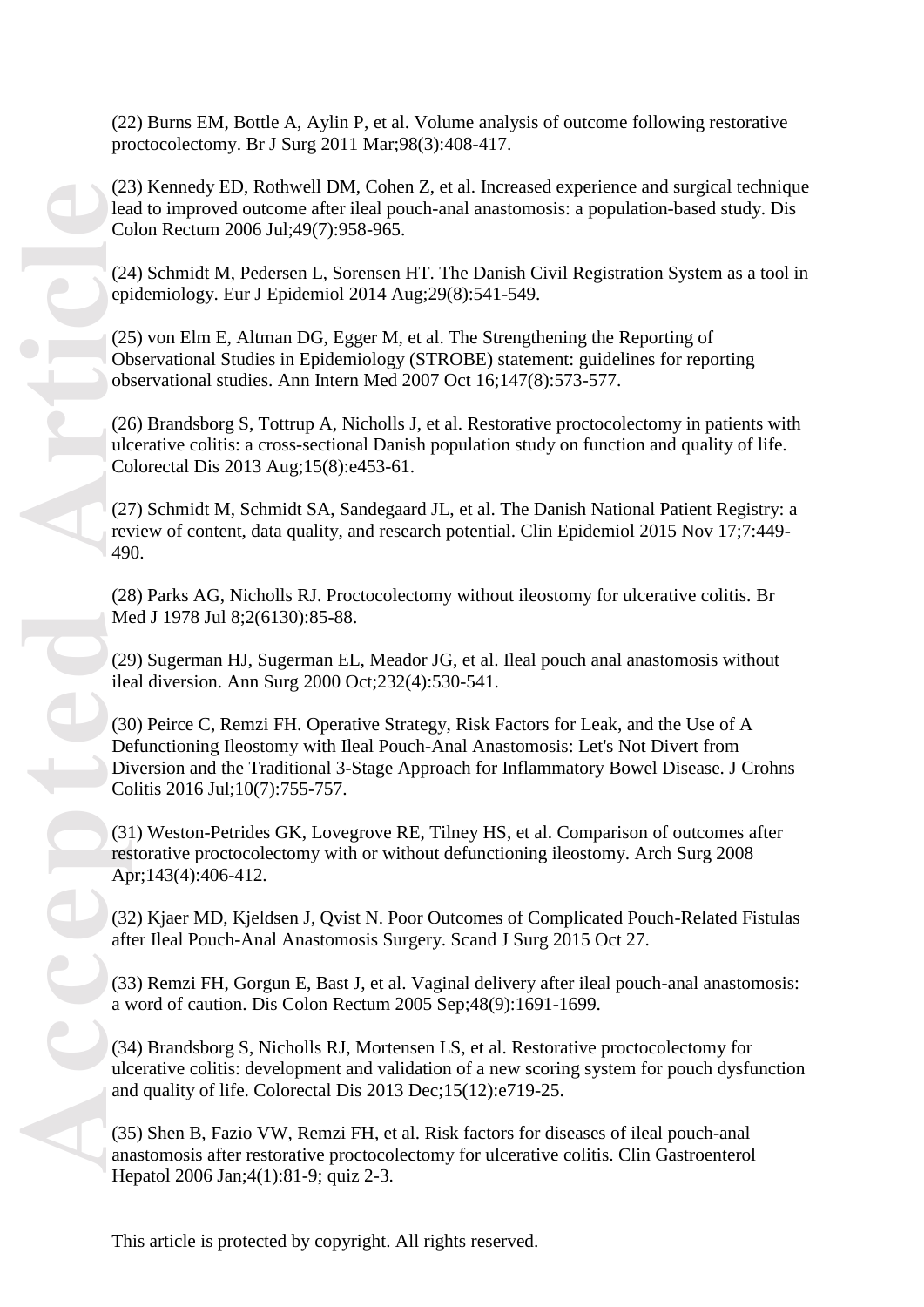(36) Heuschen UA, Hinz U, Allemeyer EH, et al. Risk factors for ileoanal J pouch -related septic complications in ulcerative colitis and familial adenomatous polyposis. Ann Surg 2002 Feb; 235(2): 207-216.

| <b>Baseline</b>                                | Number (percent) |
|------------------------------------------------|------------------|
| Number of patients                             | 1,991            |
| Age at operation, mean (SD)                    | 33.3 (11.9)      |
| Age groups:                                    |                  |
| $<$ 20 years                                   | 266 (13.4)       |
| $20 - 39$ years                                | 1,164(58.5)      |
| $40 - 59$ years                                | 526(26.4)        |
| $> 59$ years                                   | 35(1.8)          |
| Male gender                                    | 1,037(52)        |
| Biological treatment within 12 weeks before    | 4(0.2)           |
| <b>IPAA</b>                                    |                  |
| Primary sclerosing cholangitis                 | 47(2.4)          |
| Annual hospital volume (number of patients):   |                  |
| $\leq$ 5 (2 hospitals)                         | 47(2.4)          |
| 6-10 (3 hospitals)                             | 535 (26.8)       |
| 11-19 (2 hospitals)                            | 766 (38.5)       |
| $\geq$ 20 (1 hospital)                         | 643 (32.3)       |
| Restorative proctectomy                        | 1,511 (75.9)     |
| Primary diverting ileostomy                    | 1,849 (92.9)     |
| Laparoscopic procedures                        | 165(8.3)         |
| Operations performed by time period:           |                  |
| 1980-1989                                      | 204(10.3)        |
| 1990-1999                                      | 613 (30.8)       |
| 2000-2010                                      | 811 (40.7)       |
| 2011-2013                                      | 363(18.2)        |
| Observation time, median (interquartile range) | $11.4(5.9-18.7)$ |
| Pouches excised                                | 171 (8.6)        |
| Permanent ileostomy (with pouch in situ)       | 124(6.2)         |

This article is protected by copyright. All rights reserved.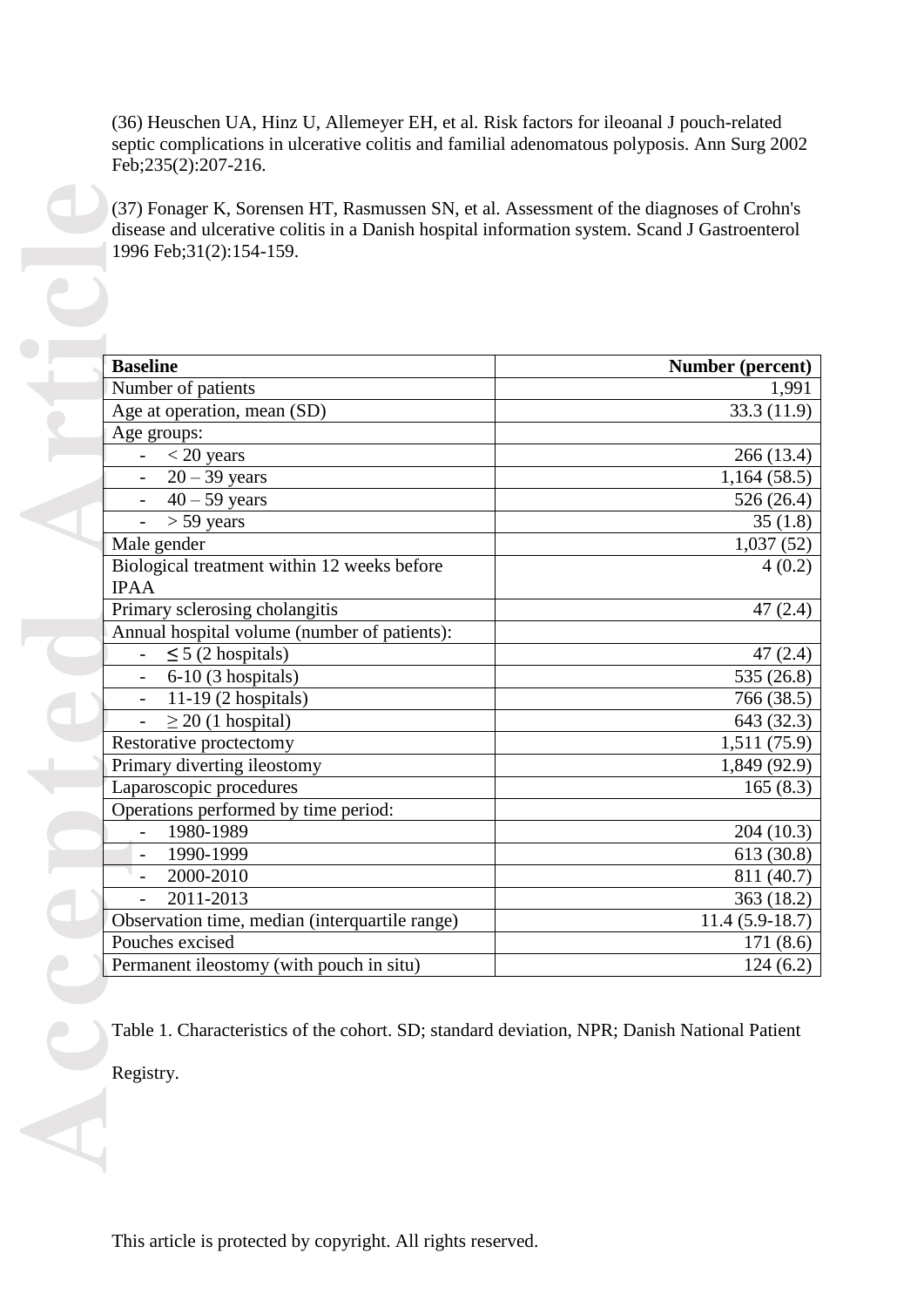| <b>Variable</b>                       | Incidence rates (IR)         | <b>Incidence rate</b> | <b>Cox</b>        |
|---------------------------------------|------------------------------|-----------------------|-------------------|
|                                       | for failure, pr. 1000        | ratios (IRR) for      | proportional      |
|                                       | person years                 | failure               | hazards           |
|                                       |                              |                       | regression (HR)   |
| Gender:                               |                              |                       |                   |
| Male<br>$\overline{\phantom{0}}$      | $9.7(8.2 - 11.6)$            | Reference             | Reference         |
| Female                                | $13.8(11.8-16.0)$            | $1.41(1.12-1.79)$     | $1.39(1.10-1.75)$ |
|                                       |                              |                       |                   |
| Age group:                            |                              |                       |                   |
| $\leq$ 20 years                       | $15.6(11.9-20.5)$            | Reference             | Reference         |
| $20 - 39$ years                       | $10.2(8.8-11.9)$             | $0.65(0.48-0.91)$     | $0.69(0.51-0.95)$ |
| $40 - 59$ years                       | $12.7(10.1 - 16.0)$          | $0.81(0.56-1.18)$     | $0.80(0.56-1.14)$ |
| $> 60$ years<br>$\overline{a}$        | 21.9 (9.8-48.8)              | $1.40(0.49-3.26)$     | $1.35(0.57-3.21)$ |
| <b>Biological treatment</b>           |                              |                       |                   |
| within 12 weeks before                |                              |                       |                   |
| operation:                            |                              |                       |                   |
| N <sub>o</sub>                        | $11.7(10.4-13.1)$            | Reference             | Reference         |
| Yes                                   | NA                           | <b>NA</b>             | <b>NA</b>         |
| <b>Primary sclerosing</b>             |                              |                       |                   |
| cholangitis:                          |                              |                       |                   |
| N <sub>o</sub>                        | $11.7(10.5-13.2)$            | Reference             | Reference         |
| Yes                                   | $5.9(1.5-23.5)$              | $0.50(0.06-1.83)$     | $0.65(0.16-2.62)$ |
| <b>Restorative procedure:</b>         |                              |                       |                   |
| Restorative                           | $12.4(10.0-15.2)$            | Reference             | Reference         |
| proctocolectomy with                  |                              |                       |                   |
| <b>IPAA</b>                           |                              |                       |                   |
| Restorative proctectomy               | $11.4(9.9-13.0)$             | $0.92(0.71-1.19)$     | $0.86(0.66-1.12)$ |
| with IPAA                             |                              |                       |                   |
| <b>Primary diverting</b>              |                              |                       |                   |
| ileostomy:                            |                              |                       |                   |
| N <sub>o</sub>                        | $21.5(15.0-30.7)$            | Reference             | Reference         |
| Yes                                   | $\overline{11.1}$ (9.8-12.5) | $0.52(0.35-0.78)$     | $0.61(0.41-0.90)$ |
| Laparoscopy:                          |                              |                       |                   |
| No                                    | $11.4(10.1-12.8)$            | Reference             | Reference         |
| Yes                                   | $22.1(13.1-37.4)$            | $1.94(1.05-3.32)$     | $1.25(0.65-2.43)$ |
|                                       |                              |                       |                   |
| Time period:                          |                              |                       |                   |
| 1980-1989<br>$\overline{a}$           | $9.0(6.8-12.1)$              | Reference             | Reference         |
| 1990-1999<br>$\overline{\phantom{0}}$ | $10.4(8.6-12.5)$             | $1.15(0.81-1.66)$     | $1.18(0.81-1.74)$ |
| 2000-2009                             | $13.5(11.2-16.3)$            | $1.49(1.04-2.16)$     | $1.20(0.79-1.82)$ |
| 2010-2013<br>$\overline{\phantom{0}}$ | 19.5 (13.6-27.9)             | $2.16(1.31-3.50)$     | $1.09(0.60-1.98)$ |
|                                       |                              |                       |                   |
| <b>Annual hospital</b>                |                              |                       |                   |
| volume:                               |                              |                       |                   |
| $\geq$ 20                             | $8.0(6.3-10.1)$              | Reference             | Reference         |
| $11-19$                               | 14.9 (12.4-17.8)             | $1.87(1.37-2.55)$     | $1.59(1.17-2.16)$ |
| $6 - 10$                              | $12.0(9.8-14.7)$             | $1.50(1.09-2.09)$     | $1.63(1.19-2.25)$ |
| $\leq$ 5                              | $14.0(8.5-23.3)$             | $1.76(0.93-3.11)$     | $2.30(1.26-4.20)$ |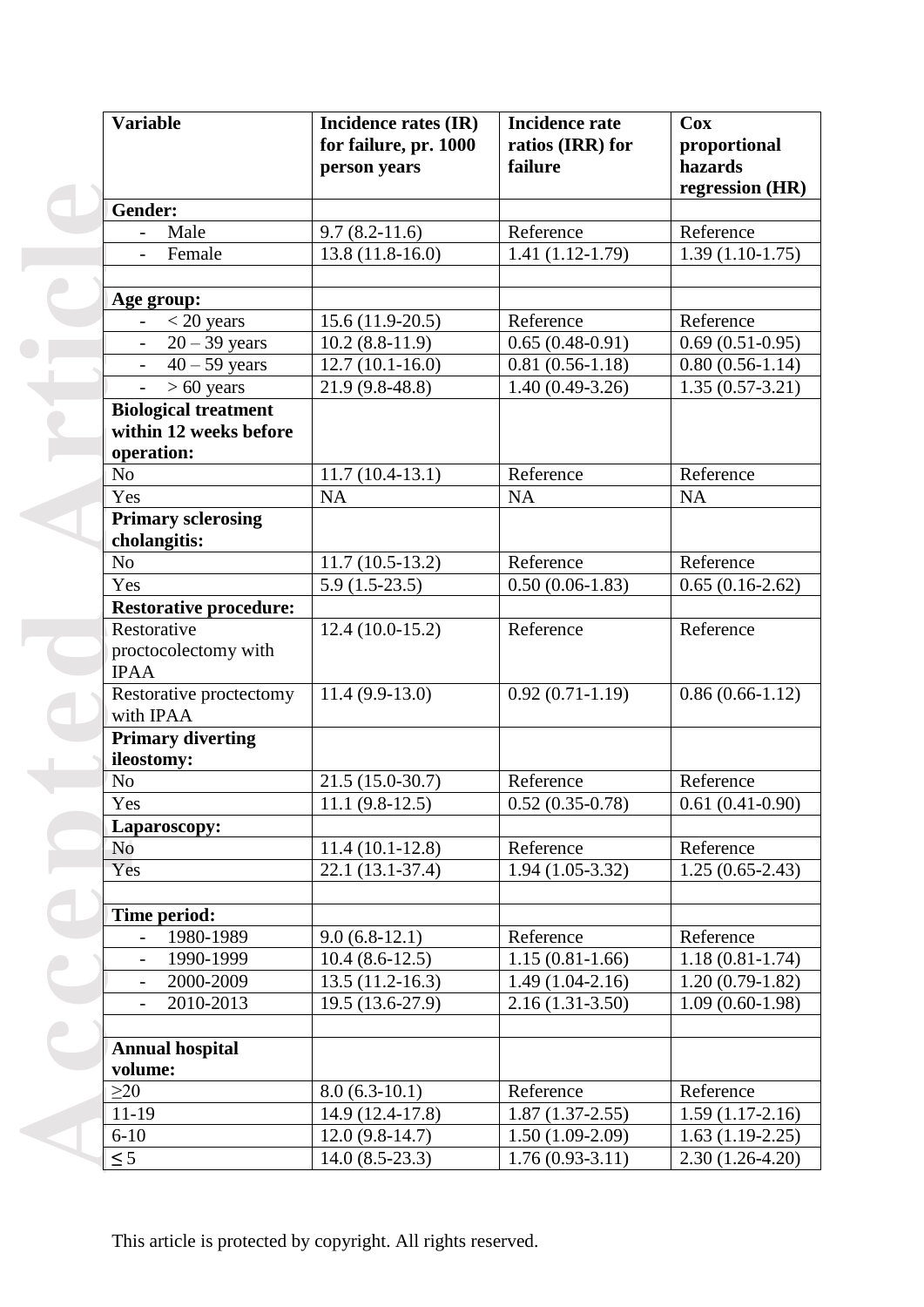Table 2. Risk of pouch failure. NA; not applicable (no events in exposed group), NPR; Danish National Patient Registry.

Figure 1. Flowchart of UC patients operated with IPAA in Denmark 1980-2013. \*Cancer diagnoses refers to rectal, rectosigmoid, and anal cancer diagnosed before the operation.

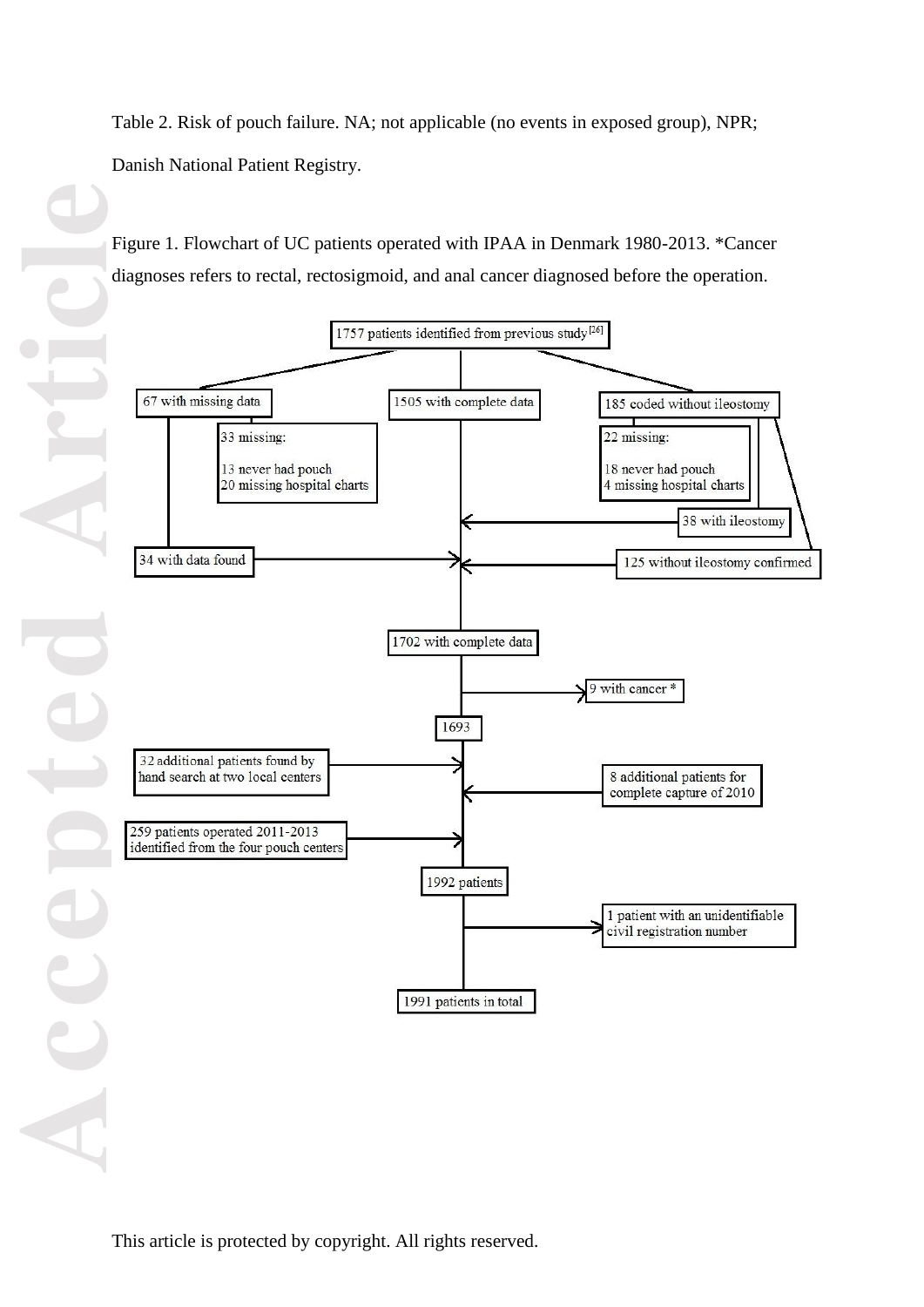

Figure 2. Cumulative risk of pouch failure for the entire cohort. Grey lines indicate upper and lower 95% confidence limits.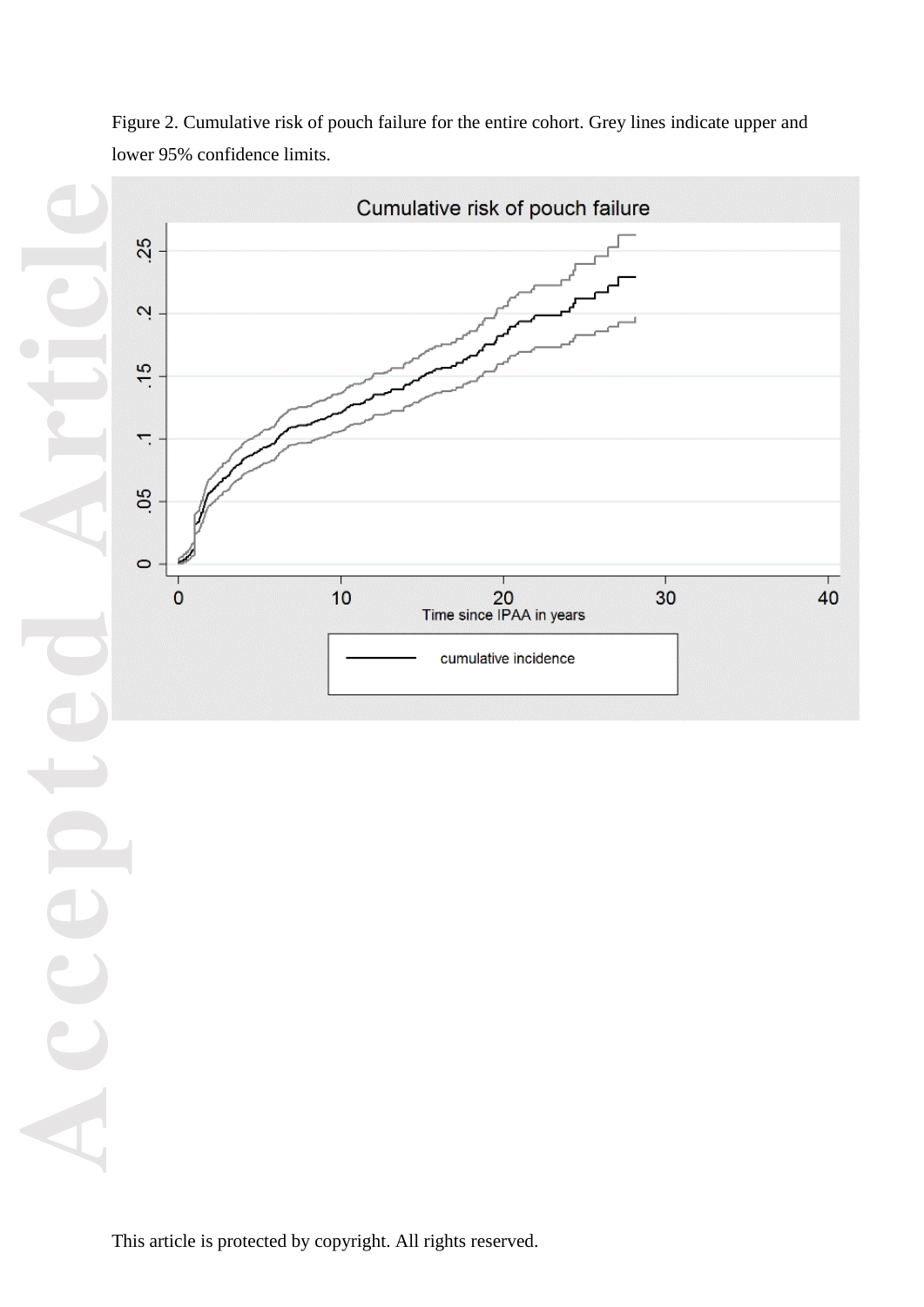

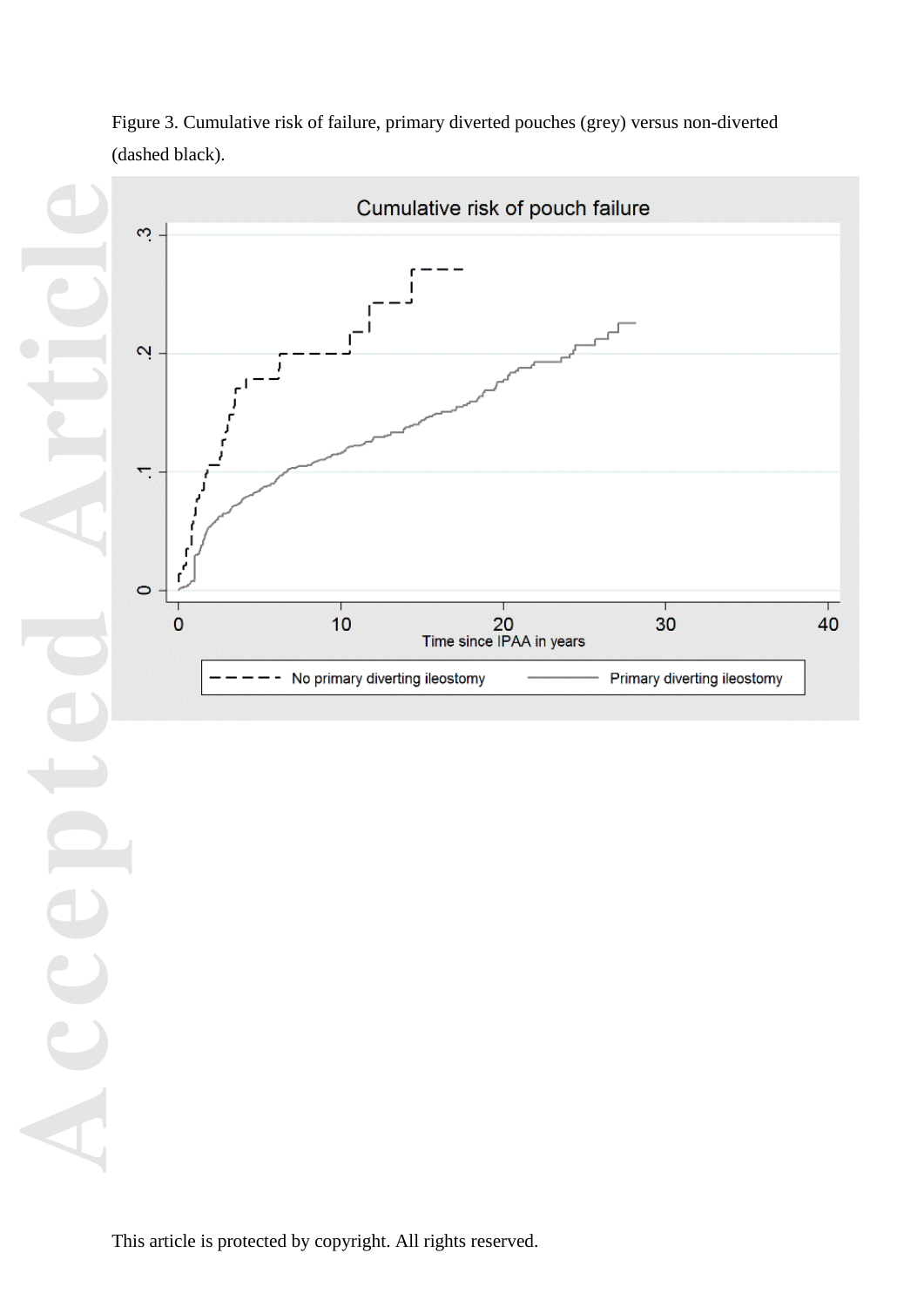

Figure 4. Cumulative risk of failure according to average annual hospital volume, ≤5/ year (dashed black), 6-10/ year (solid black), 11-19/ year (solid grey),  $\geq$ 20/ year (dashed grey).